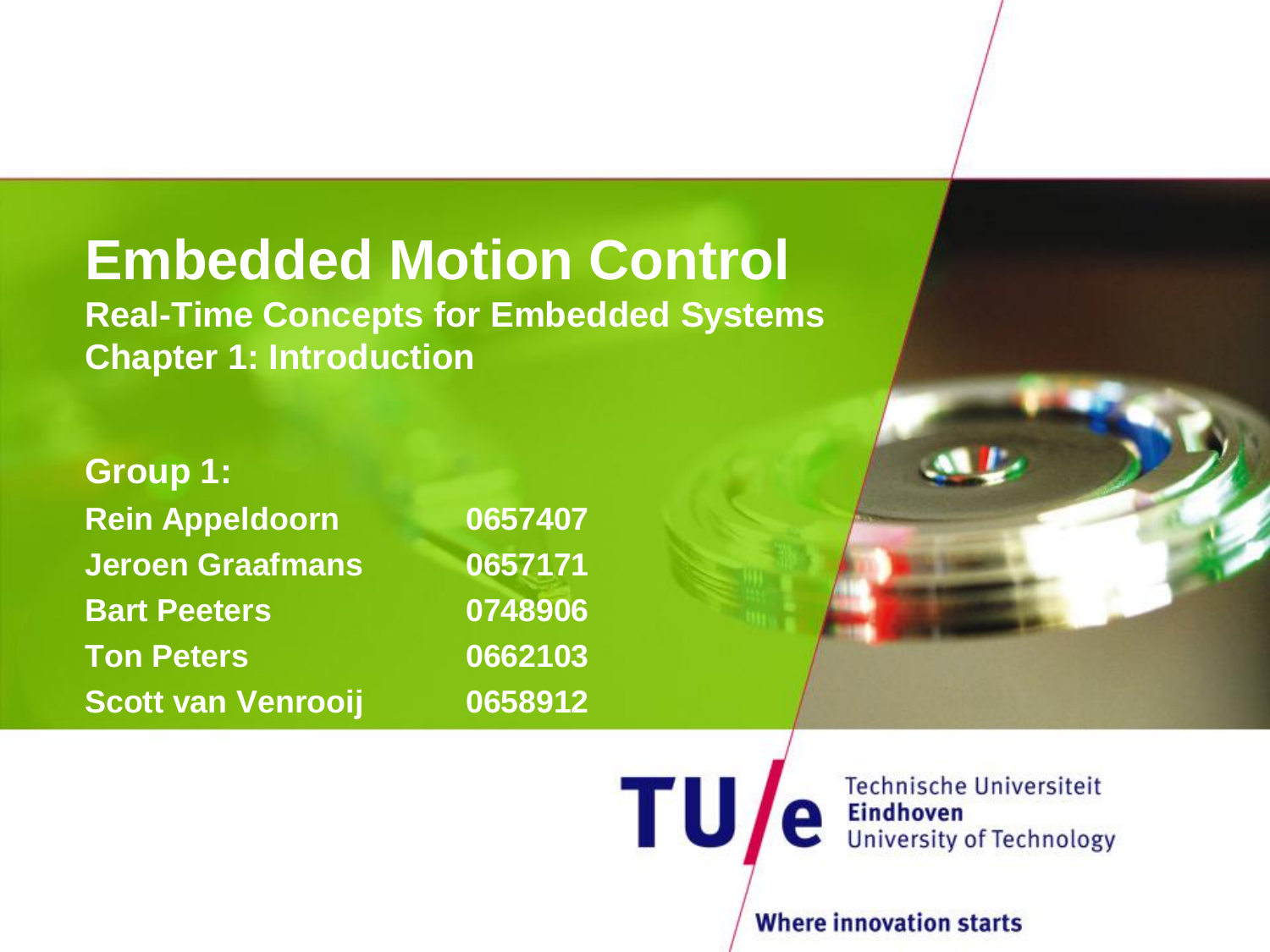

- **Real-Life examples of embedded systems**
- **Definition embedded systems**
- **Definition real-time embedded systems**
- **Future**
- **Points to remember**

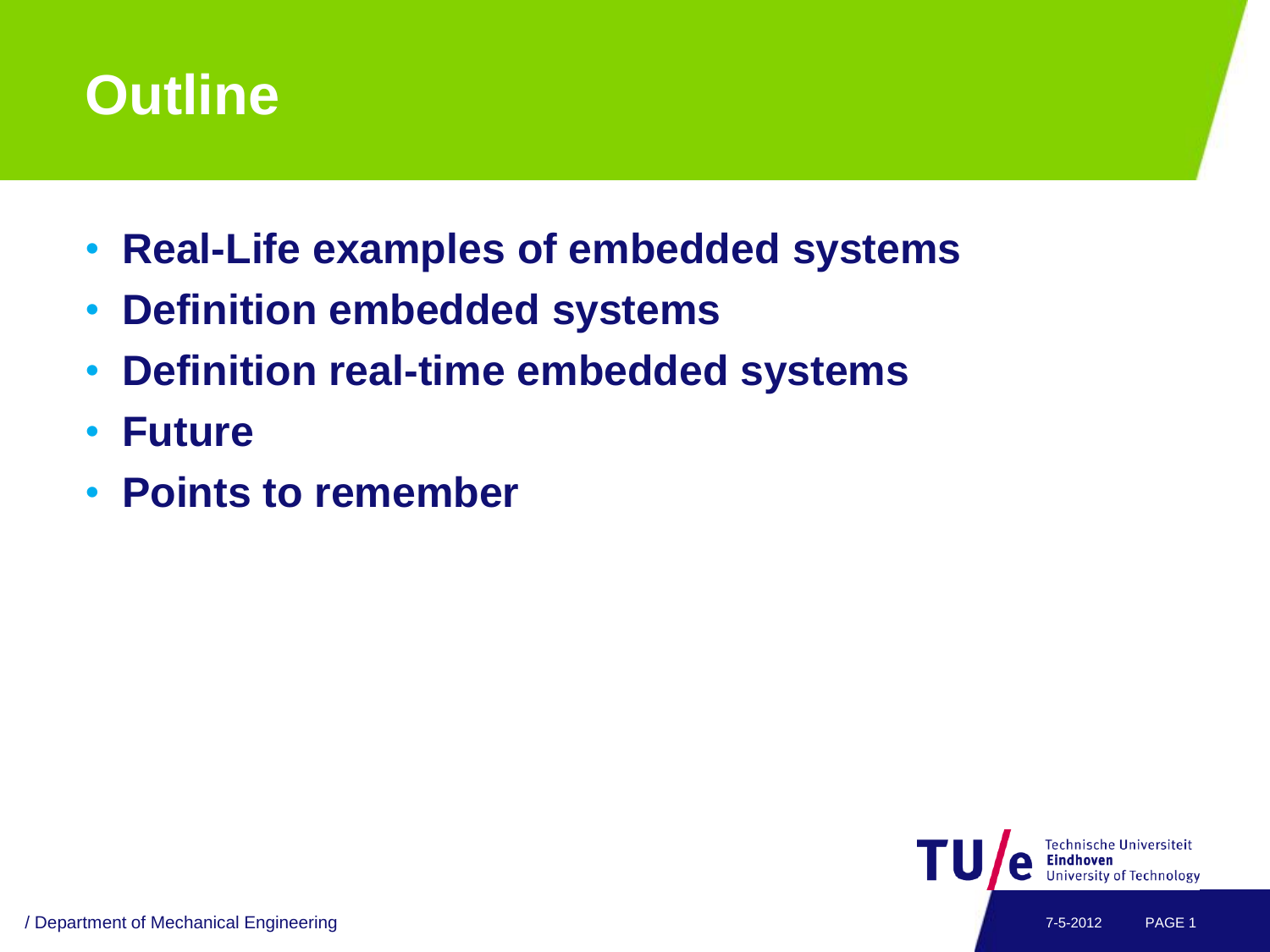# **Examples (1)**

### • **Consumer electronics**

- **Digital cameras**
- **DVD players**
- **Printers**
- **Mobile phone**



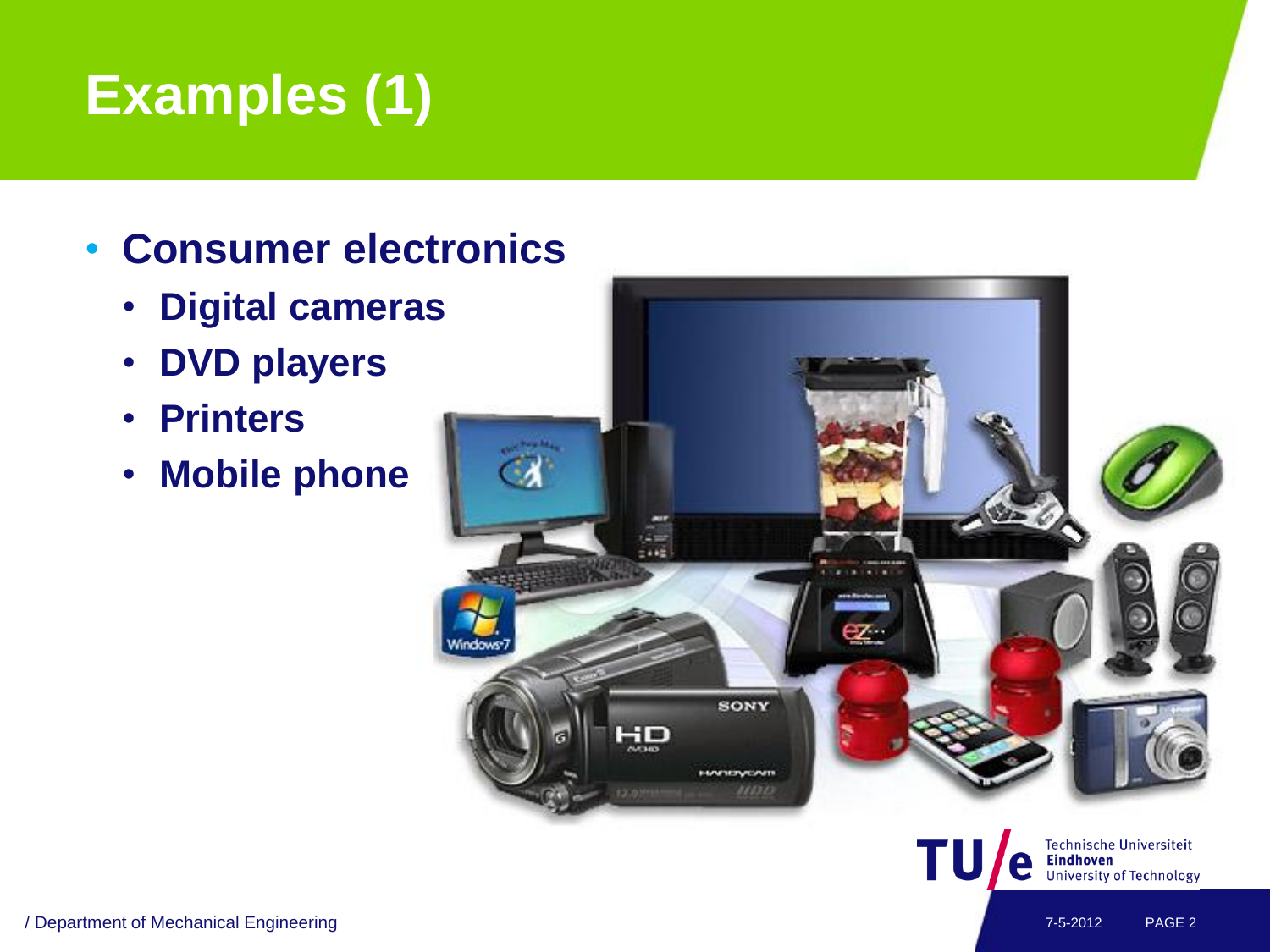## **Examples (2)**

- **Medical equipment**
	- **Cardiac arrhythmia monitors**
	- **Cardiac pacemakers**





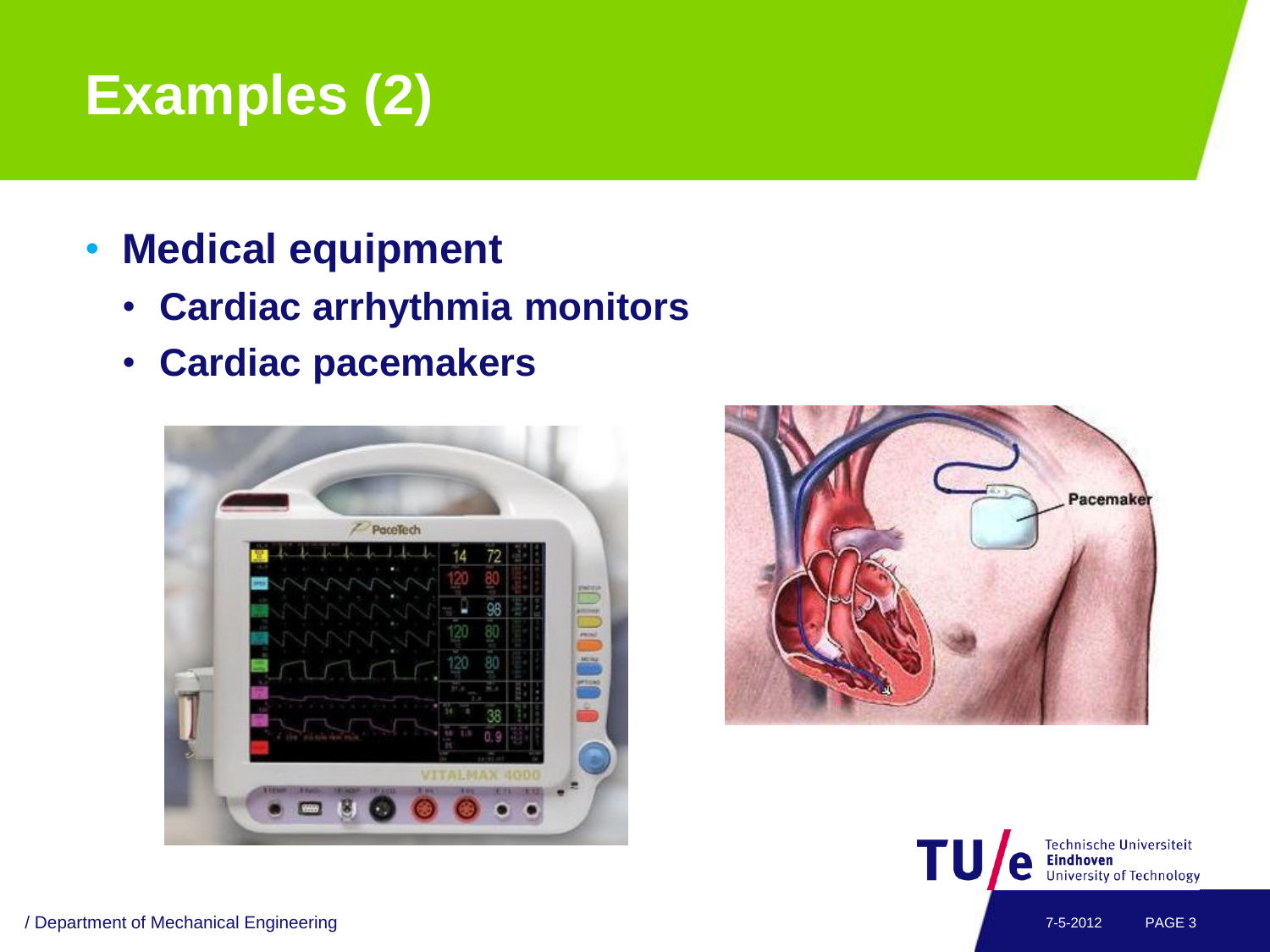## **Examples (3)**

- **Advanced avionics**
	- **Flight control systems**
	- **Missile guidance systems**

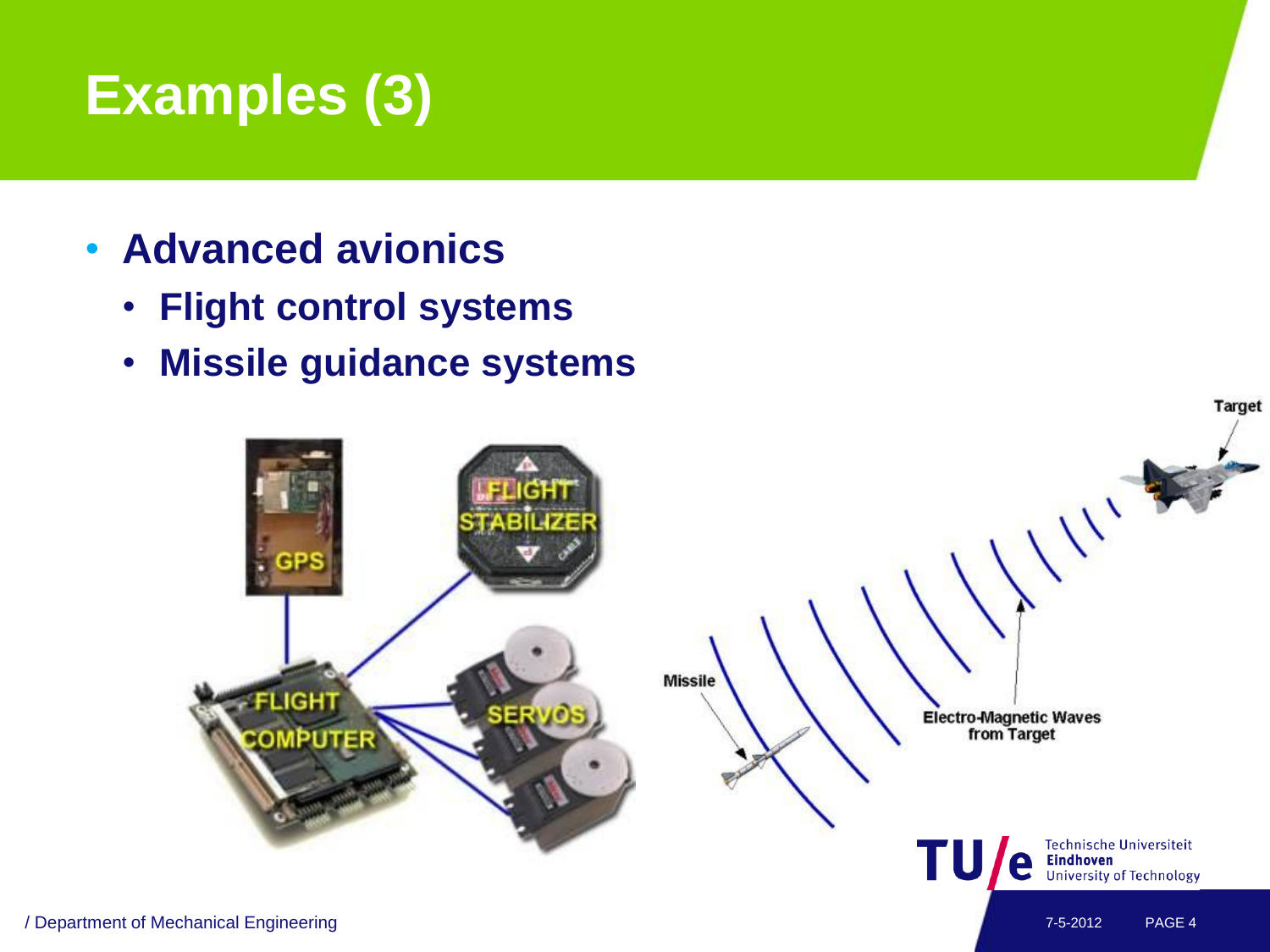# **Examples (4)**

- **Automotive designs**
	- **Fuel injection systems**
	- **Antilock-braking systems**







/ Department of Mechanical Engineering 7-5-2012 PAGE 5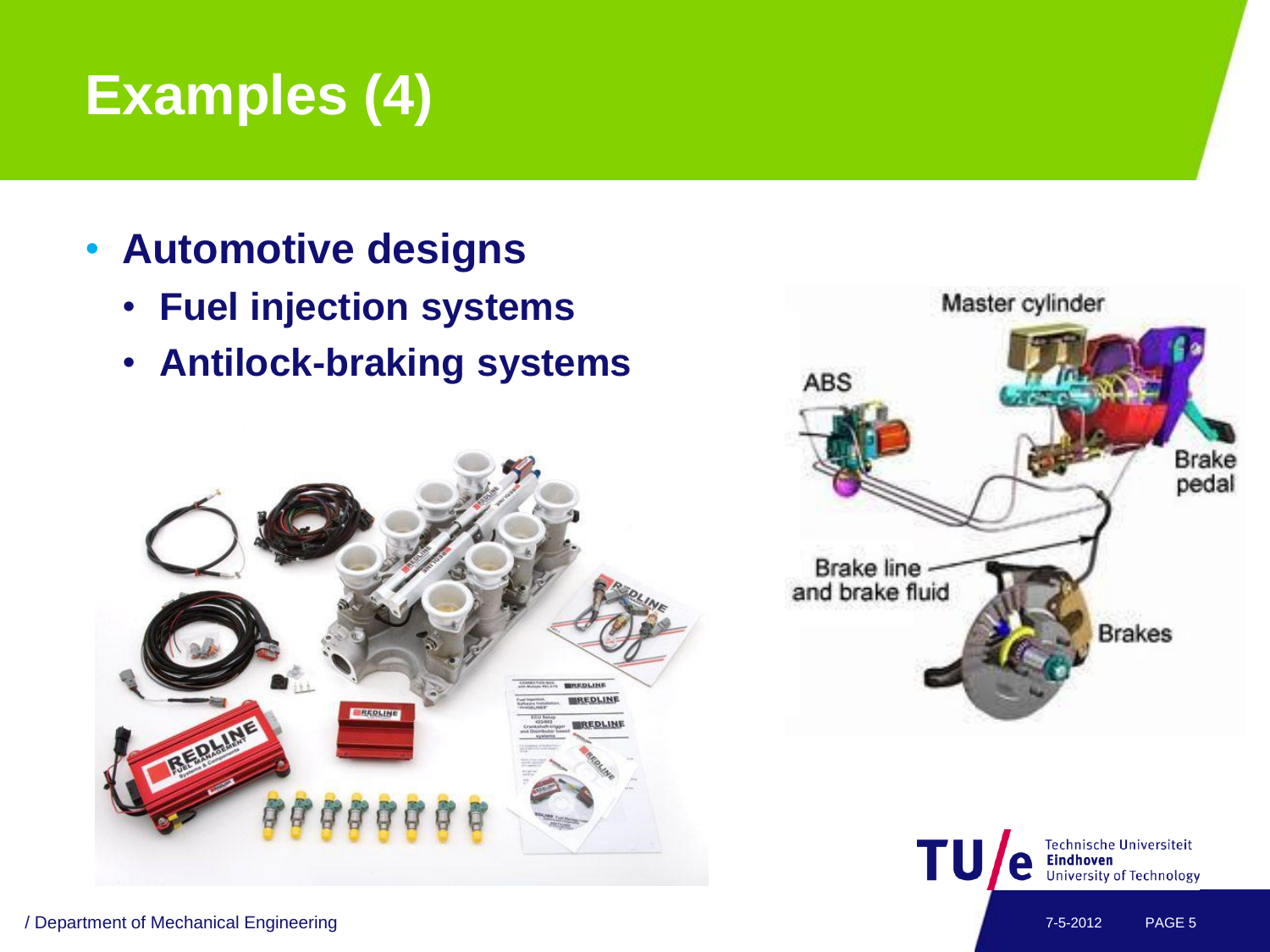# **Examples (5)**

• **Internet**





/ Department of Mechanical Engineering 7-5-2012 PAGE 6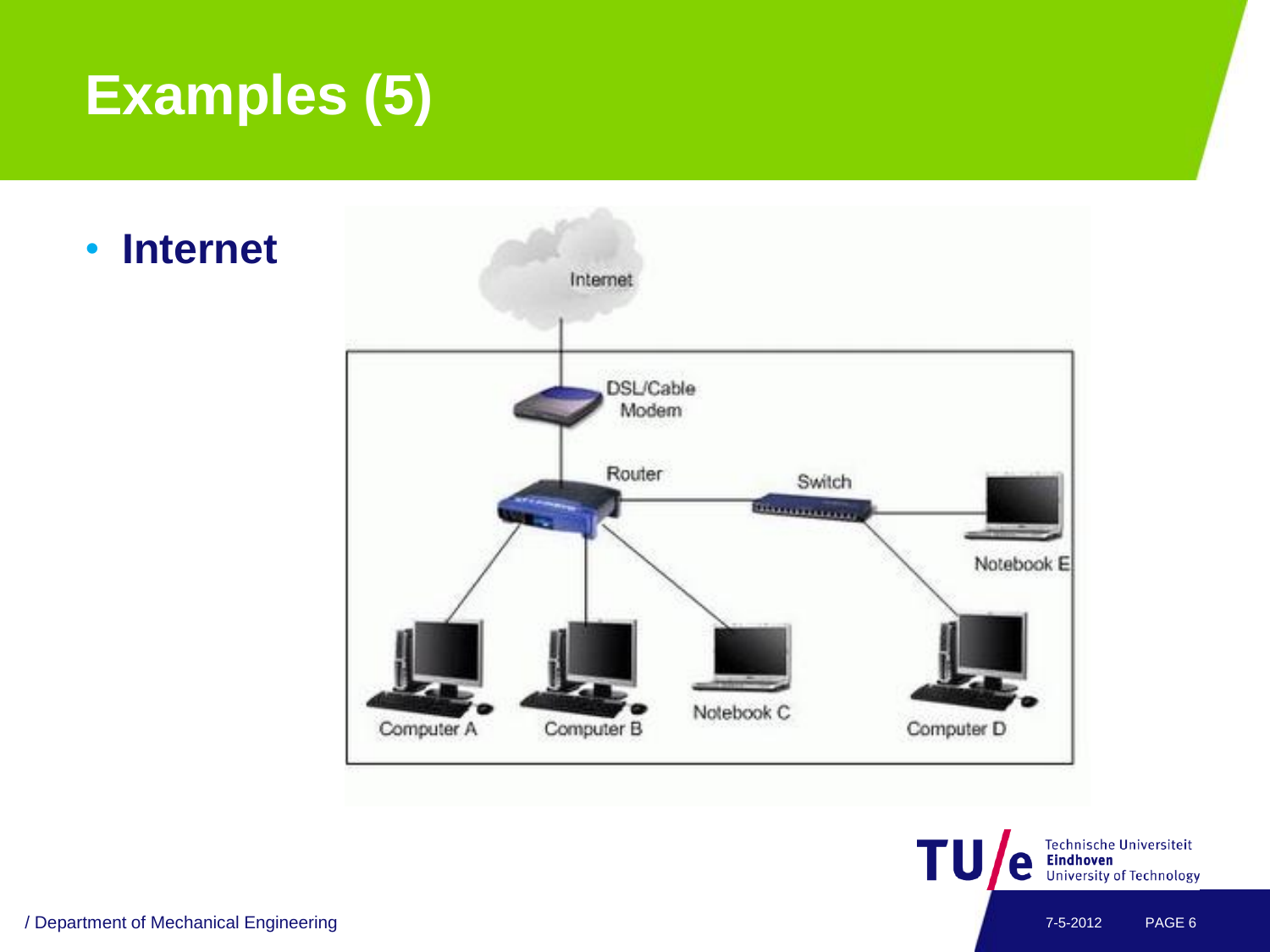### **Defining the embedded system**

### • **General definition:**

**"Embedded systems are computing systems with tightly coupled hardware and software integration, that are designed to perform a dedicated function."**

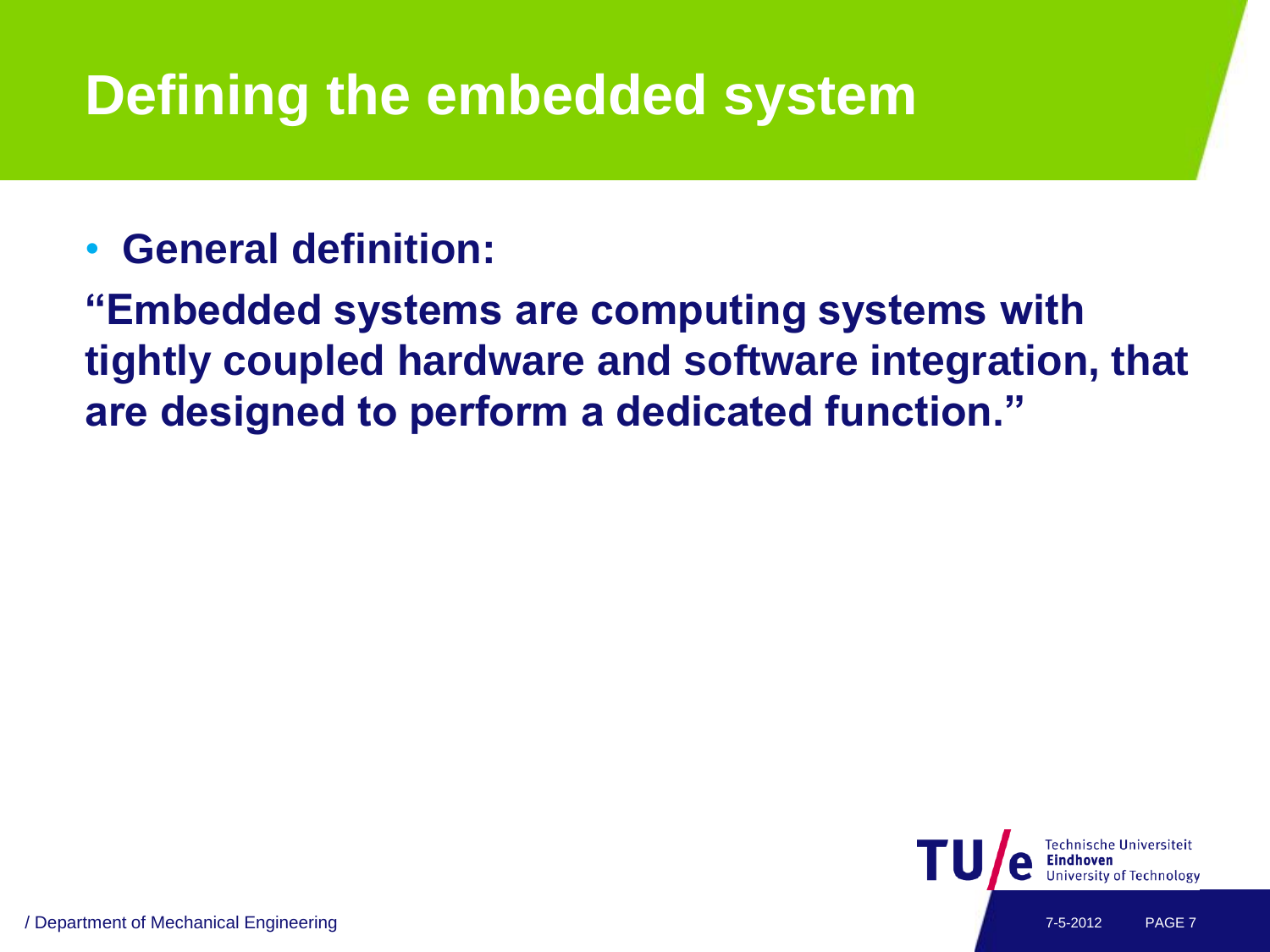### **PC Processors**

- **Personal computers have stock processors**
	- **Full scale of features**
	- **Memory management, extra costs**
	- **Compatible with multiple operating systems**
	- **Not designed for a specific task**

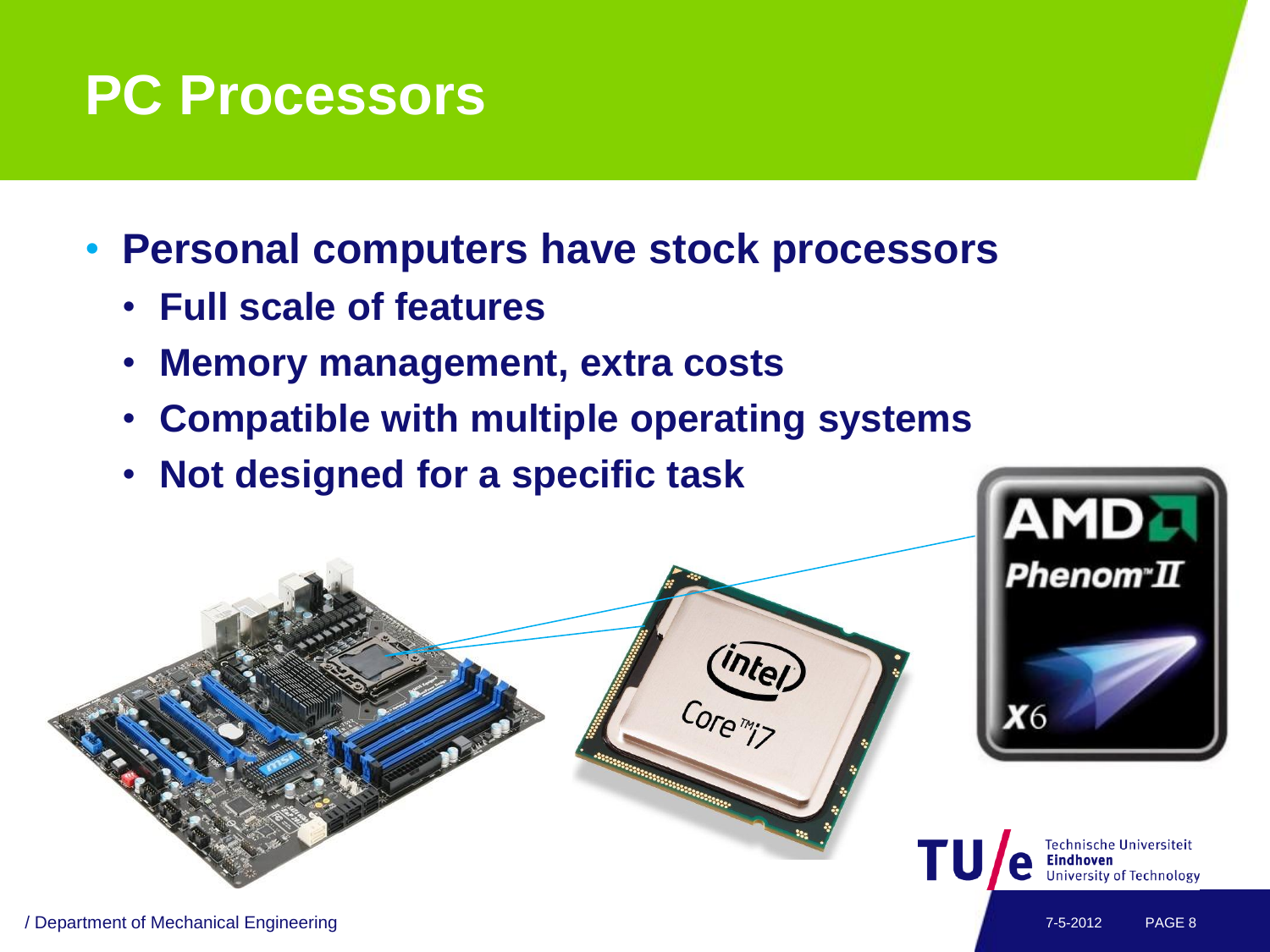### **Embedded Processors**

- **Embedded systems have processors with special purposes:**
	- **Power**
	- **Geometry**
	- **Price**
	- **Heat productivity**





**TRANS[ 8 1** 

fransaearnals ti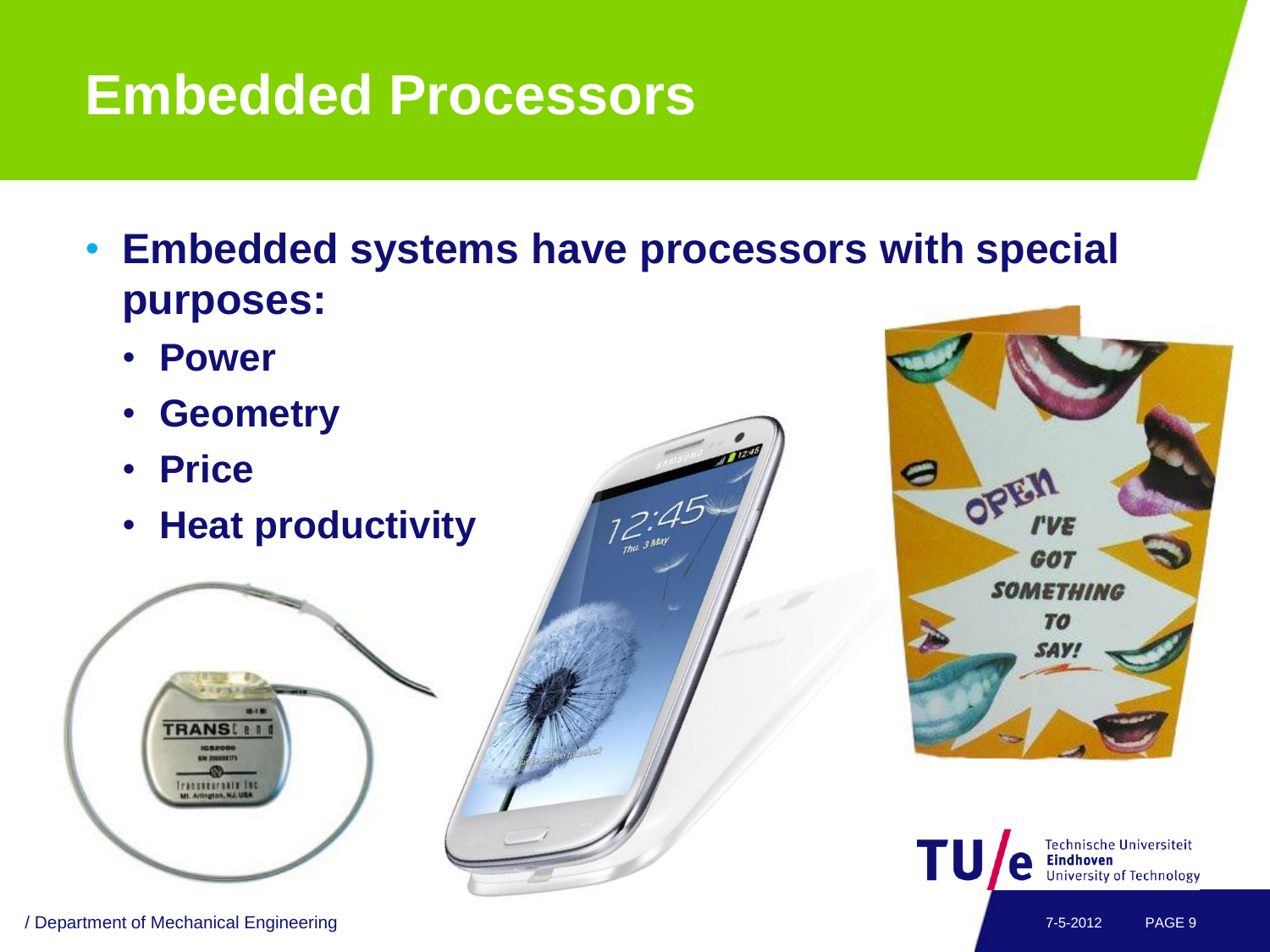### **Hardware/Software development for E.S.**

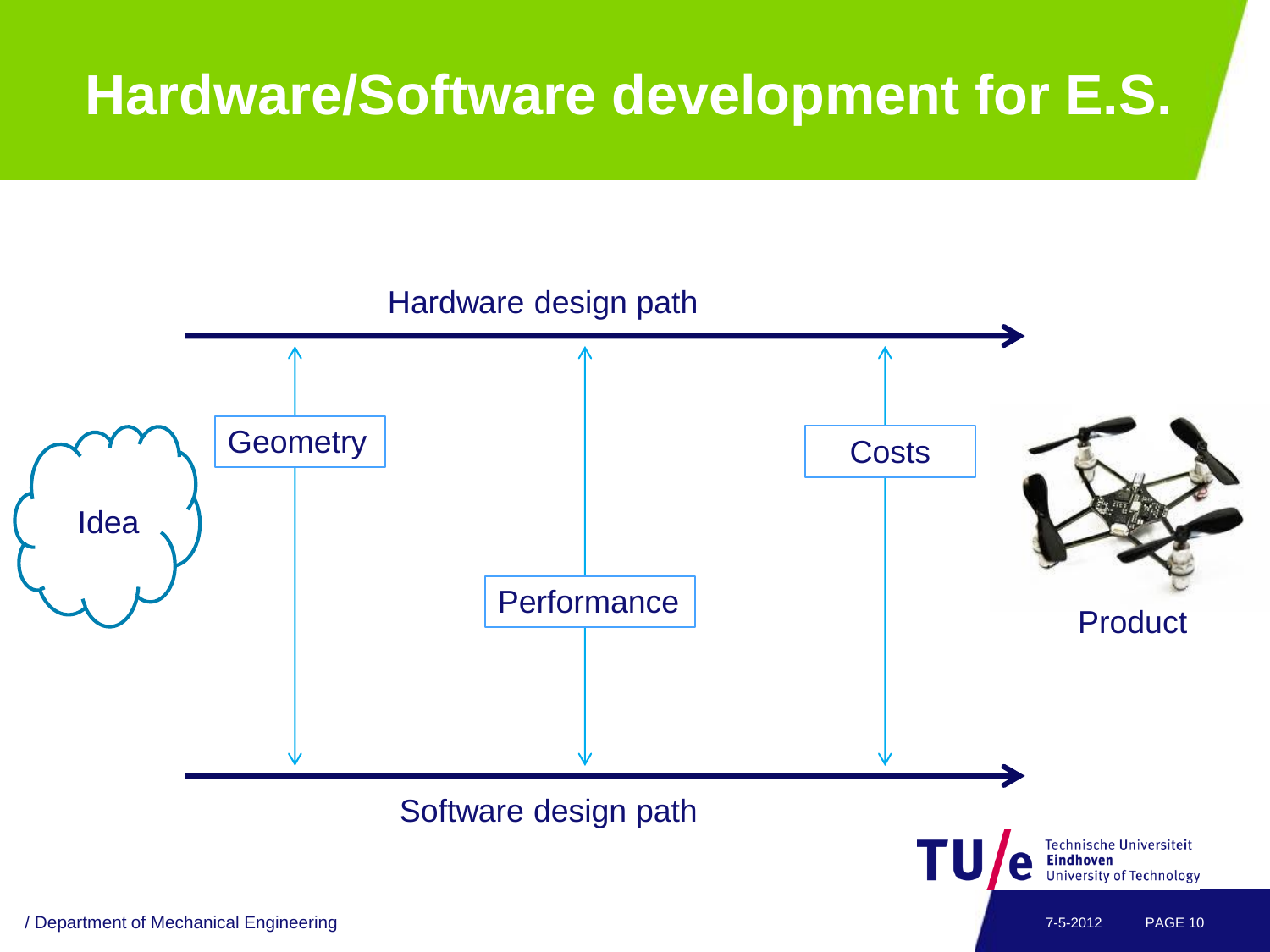### **Cross-Platform Development**

- **Host system**
	- **System on which you develop**
- **Target system**
	- **The embedded system**
- **Cross-compiling**
	- **Same processor architecture**

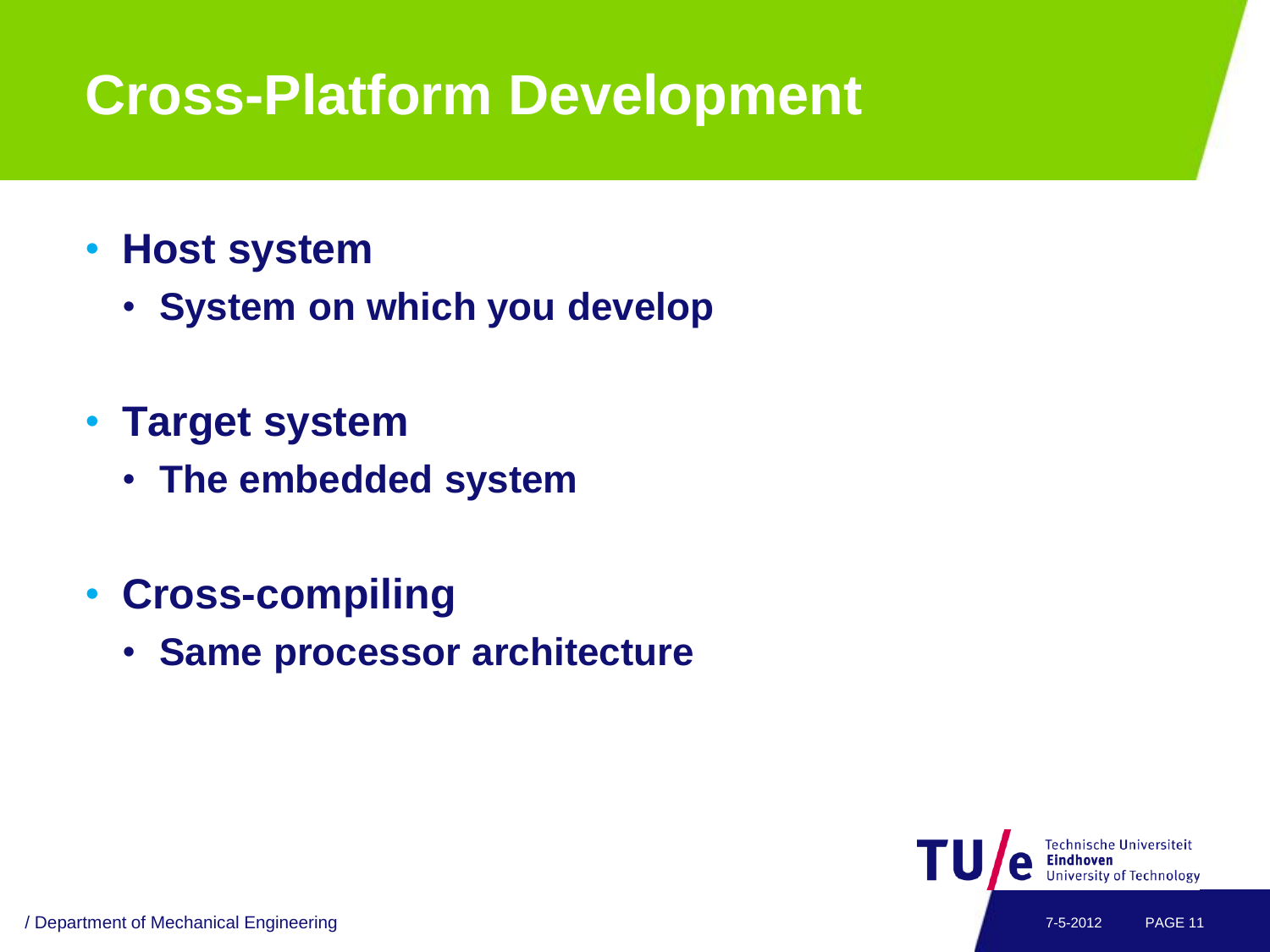### **Cross-Platform Development**



### **HS: Linux/Mac/Windows**

- **- Develop C, C++ Code**
- **- Compile to executable**
	- **Debug your code**

Flash executable to storage on E.S.



### **TS: Embedded system**

**- Run the compiled executable**

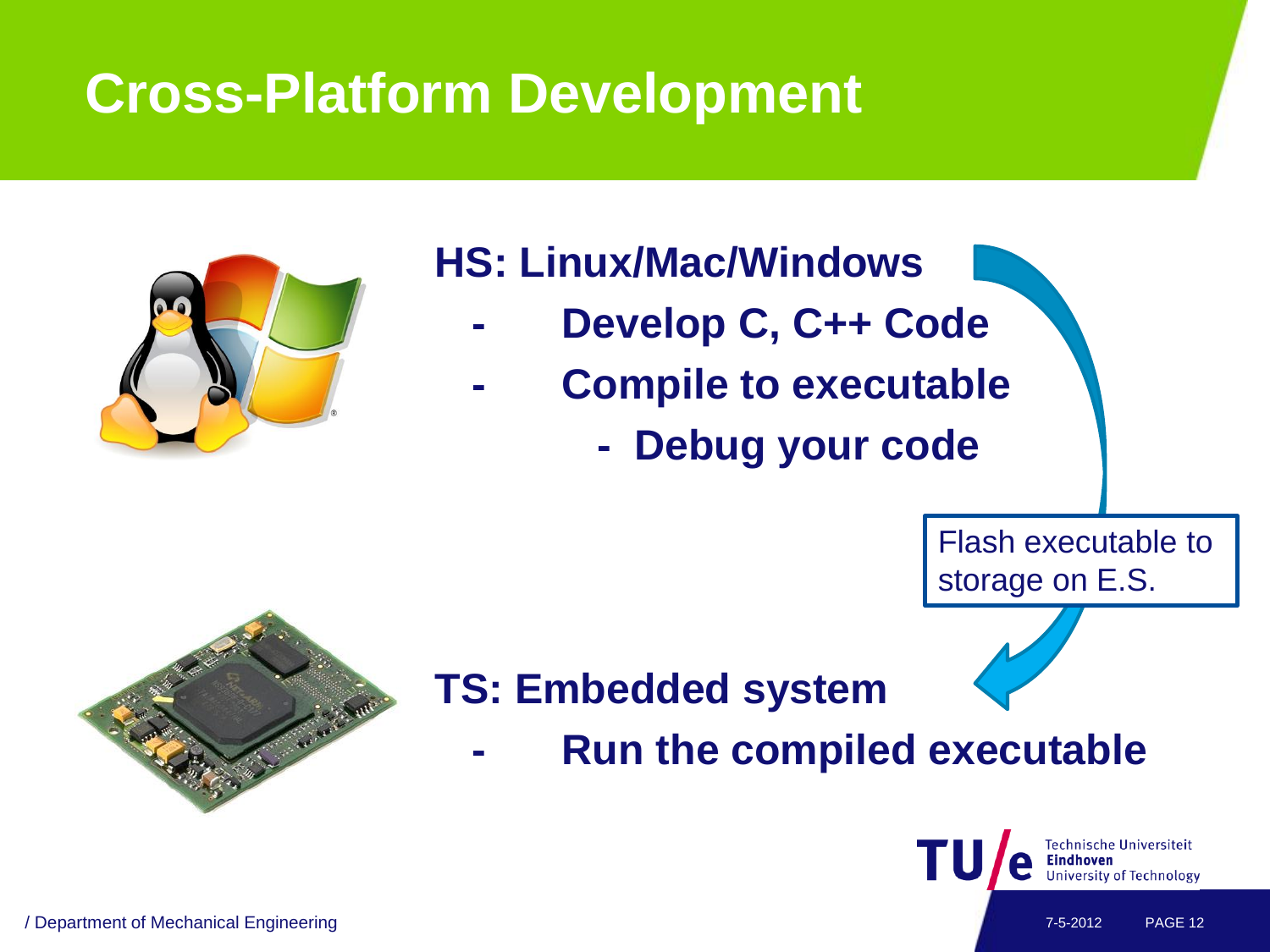# **Software Storage and Upgradeability**

- **Code of an embedded system needs to be stored**
	- **ROM (Read only Memory)**
		- − **Non-volatile content**
		- − **Without external power source**
	- **RAM (Random Access Memory)**
		- − **External power source**
		- − **Faster**

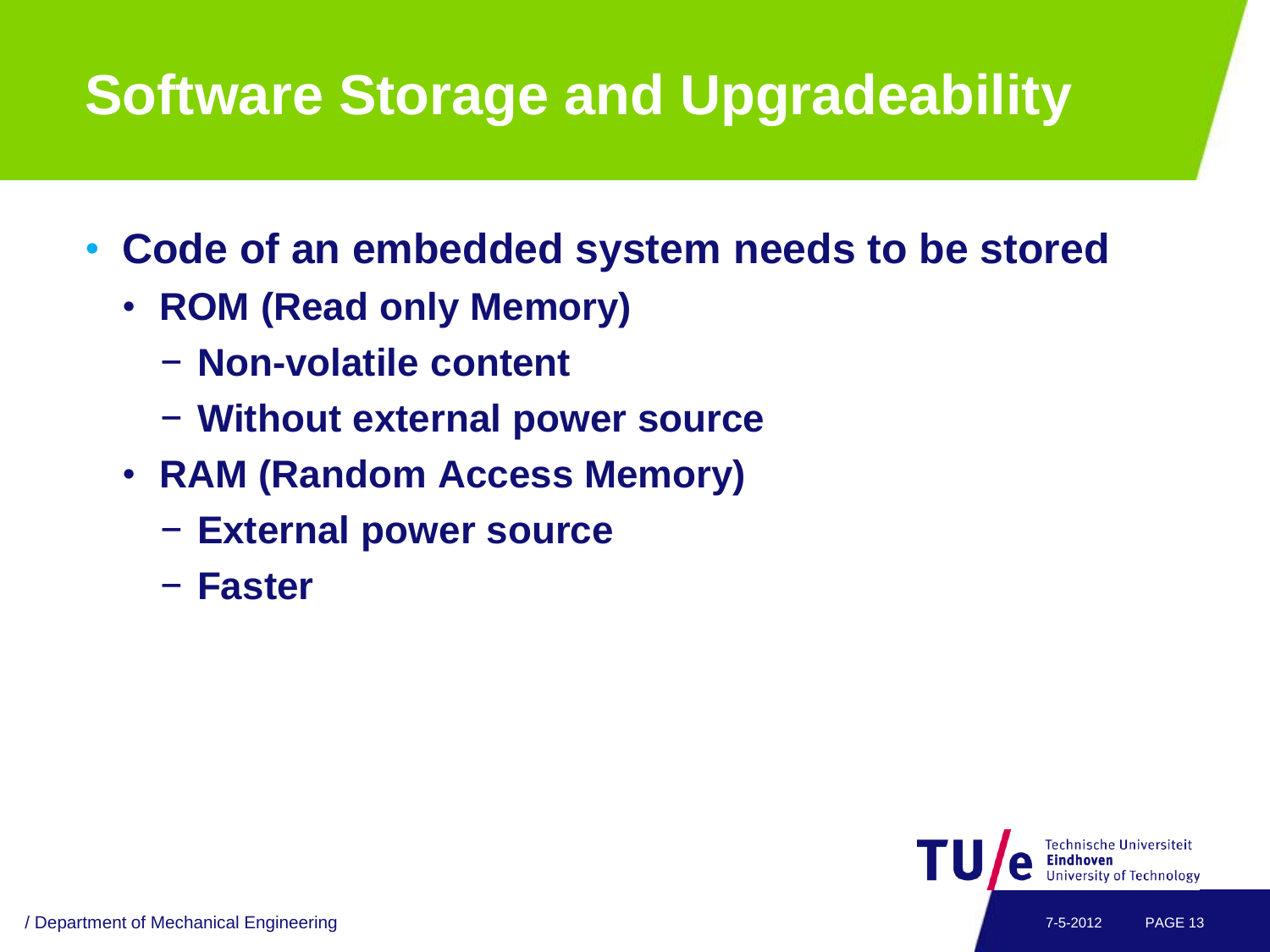

- **1. Mask Programmed ROM**
- **2. Field Programmed ROM (PROM)**
- **3. Erasable Programmable ROM (EPROM)**
- **4. Electrically Erasable Programmable ROM (EEPROM)**
- **5. Flash Memory**

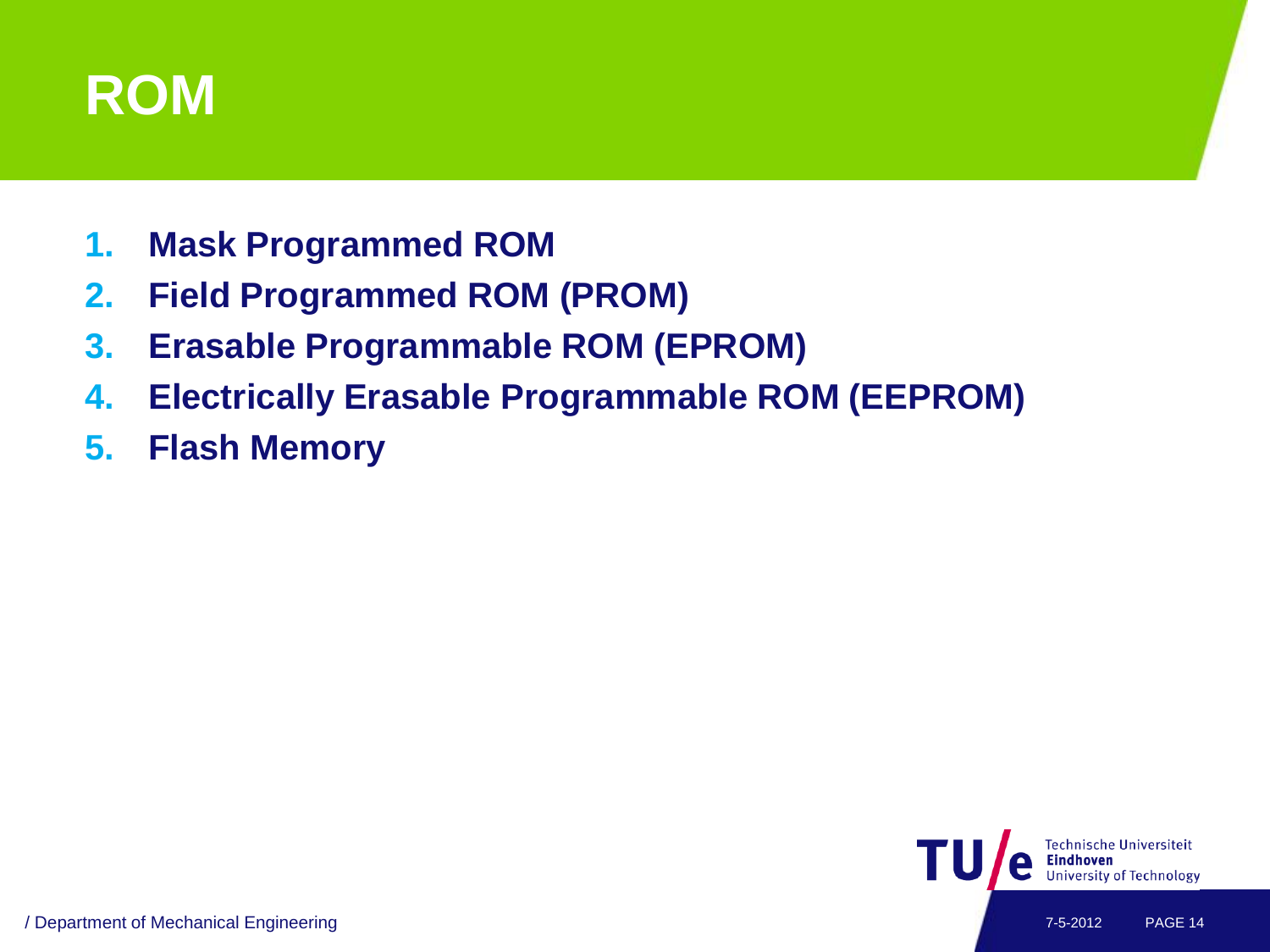

#### **1. Mask Programmed ROM**

- **2. Field Programmed ROM (PROM)**
- **3. Erasable Programmable ROM (EPROM)**
- **4. Electrically Erasable Programmable ROM (EEPROM)**
- **5. Flash Memory**
	- **Programmed during manufacturing process**
	- **Content can't be changed**
	- **Advantage: Cheap**

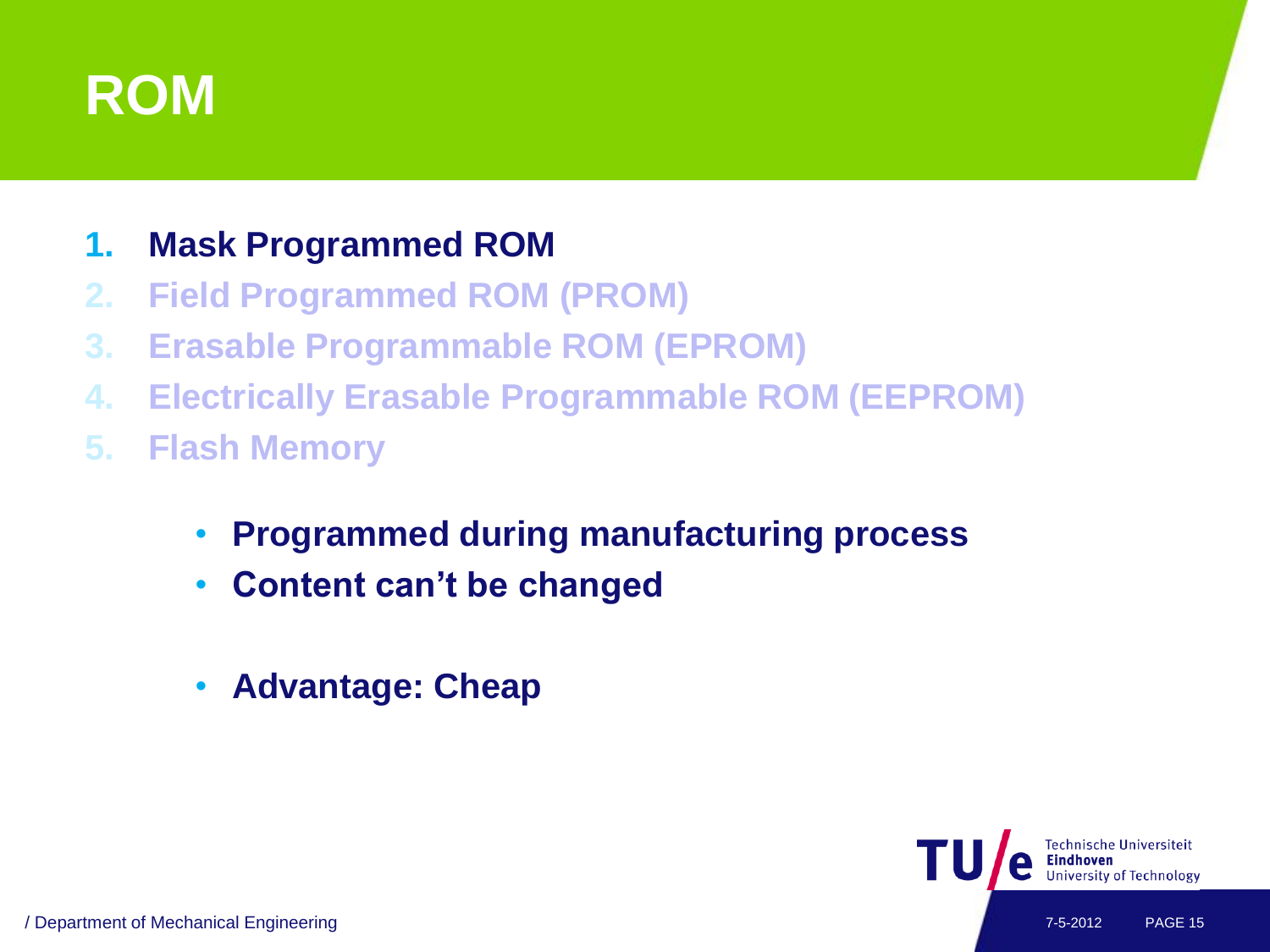

#### **1. Mask Programmed ROM**

#### **2. Field Programmed ROM (PROM)**

- **3. Erasable Programmable ROM (EPROM)**
- **4. Electrically Erasable Programmable ROM (EEPROM)**
- **5. Flash Memory**
	- **Custom-Programmed once**
	- **Content can't be changed**
	- **Advantage: Cheap and Custom**

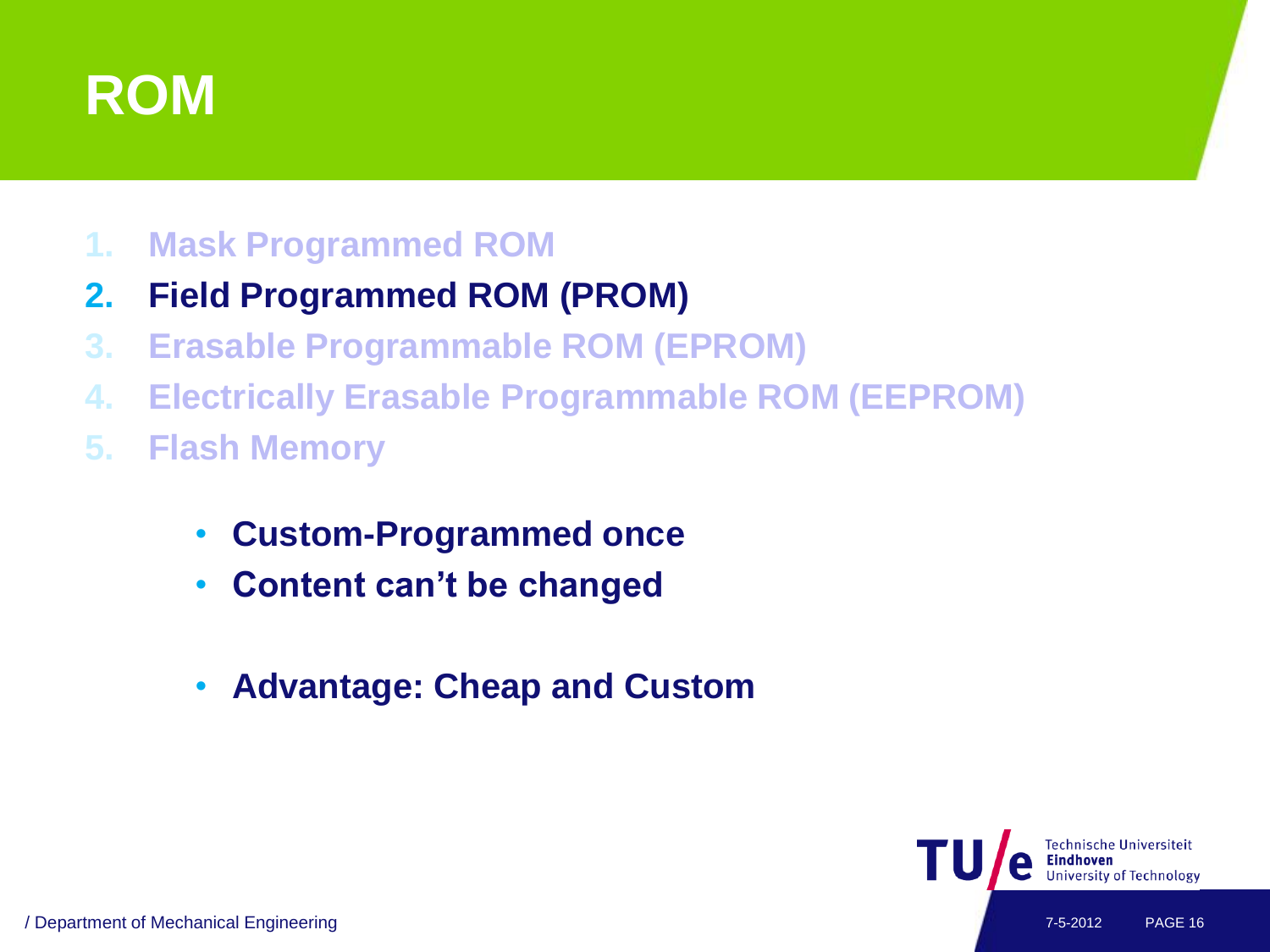

- **1. Mask Programmed ROM**
- **2. Field Programmed ROM (PROM)**
- **3. Erasable Programmable ROM (EPROM)**
- **4. Electrically Erasable Programmable ROM (EEPROM)**
- **5. Flash Memory**
	- **Custom-Programmed**
	- **Content can be changed**
	- **Changes only by completely erasing the content**
	- **Advantage: Reprogrammable**

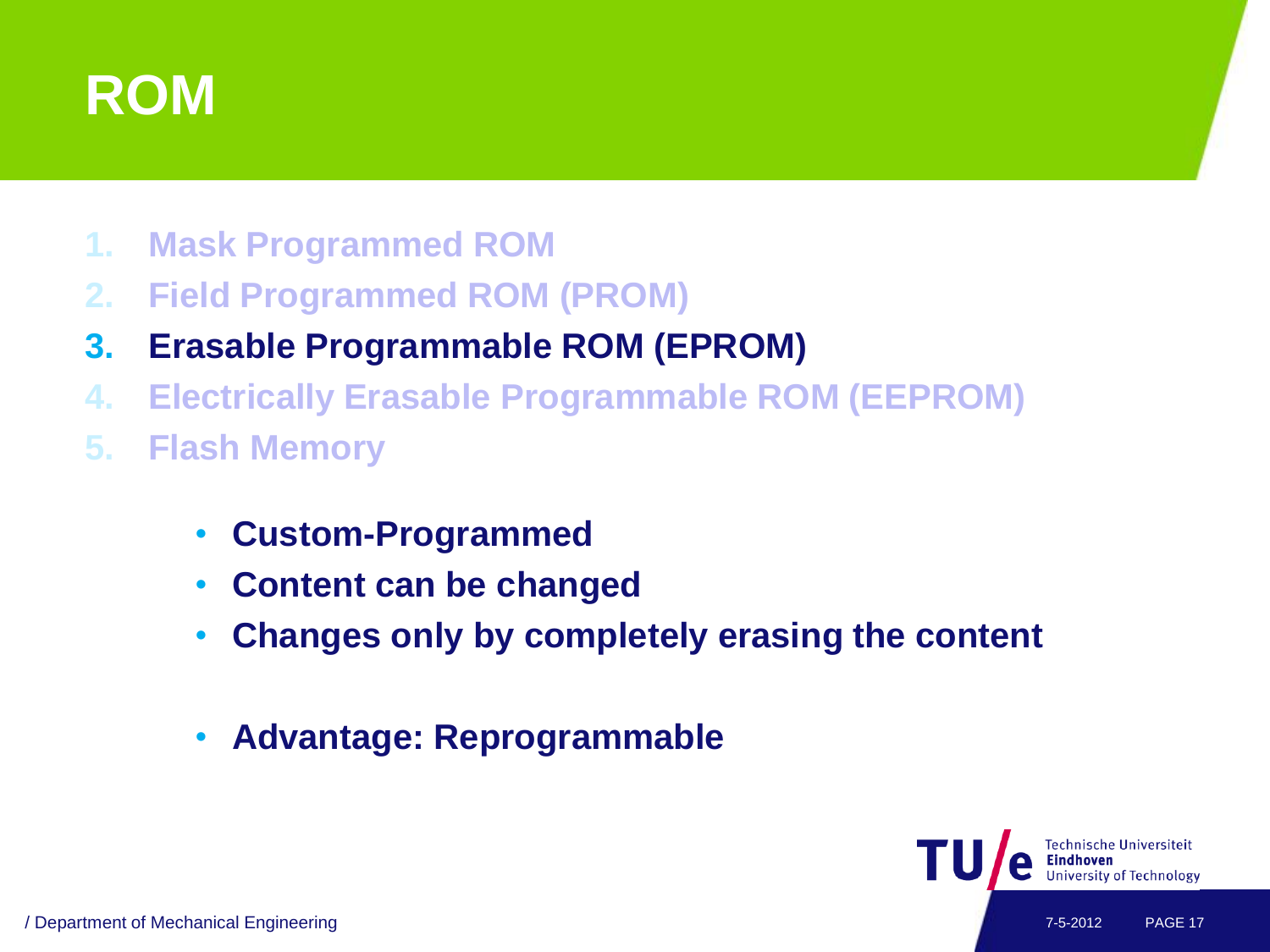

- **1. Mask Programmed ROM**
- **2. Field Programmed ROM (PROM)**
- **3. Erasable Programmable ROM (EPROM)**
- **4. Electrically Erasable Programmable ROM (EEPROM)**
- **5. Flash Memory**
	- **Custom-Programmed**
	- **Content can be changed**
	- **Every byte can be reprogrammed separately**
	- **Advantage: Reprogrammable (byte by byte)**

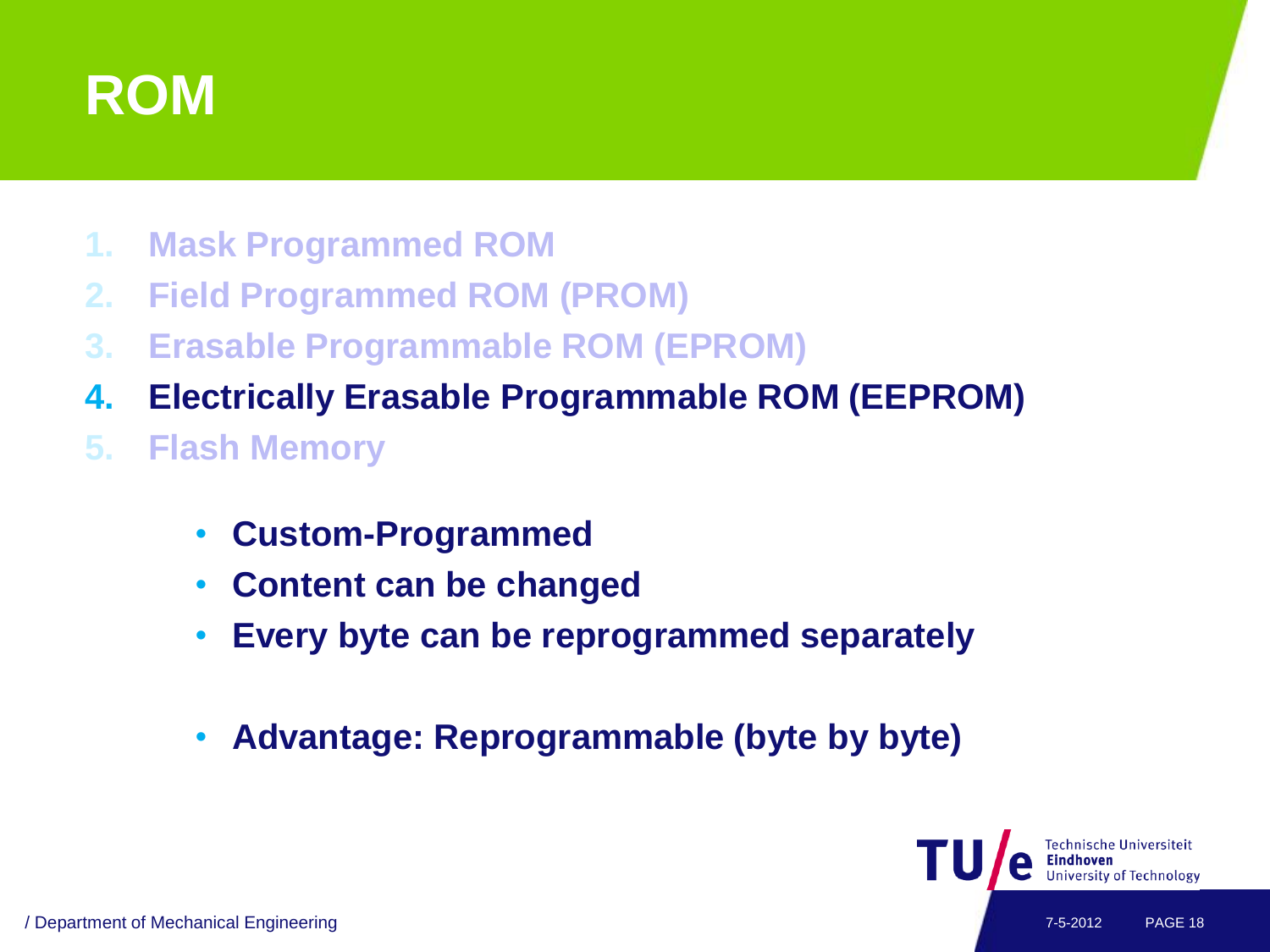

- **1. Mask Programmed ROM**
- **2. Field Programmed ROM (PROM)**
- **3. Erasable Programmable ROM (EPROM)**
- **4. Electrically Erasable Programmable ROM**
- **5. Flash Memory**
	- **Custom-Programmed**
	- **Content can be changed**
	- **Blocks (e.g. 512-byte) can be reprogrammed**
	- **Advantage: Reprogrammable and faster than EEPROM**



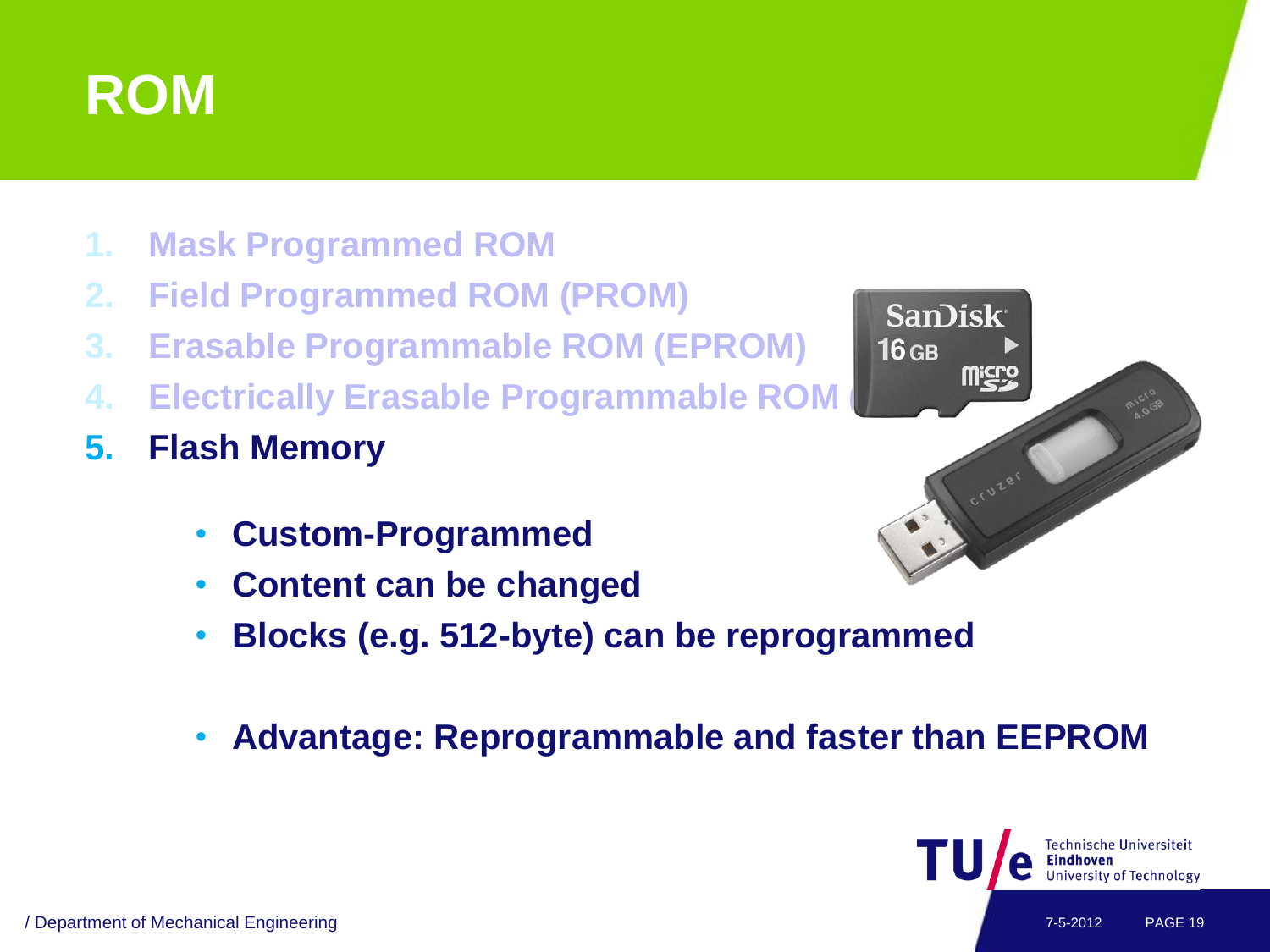### **Which ROM to choose**

- **ROM/PROM: Cheap**
- **EPROM: Rewritable (at location)**
- **EEPROM/Flash: Rewritable from distance**

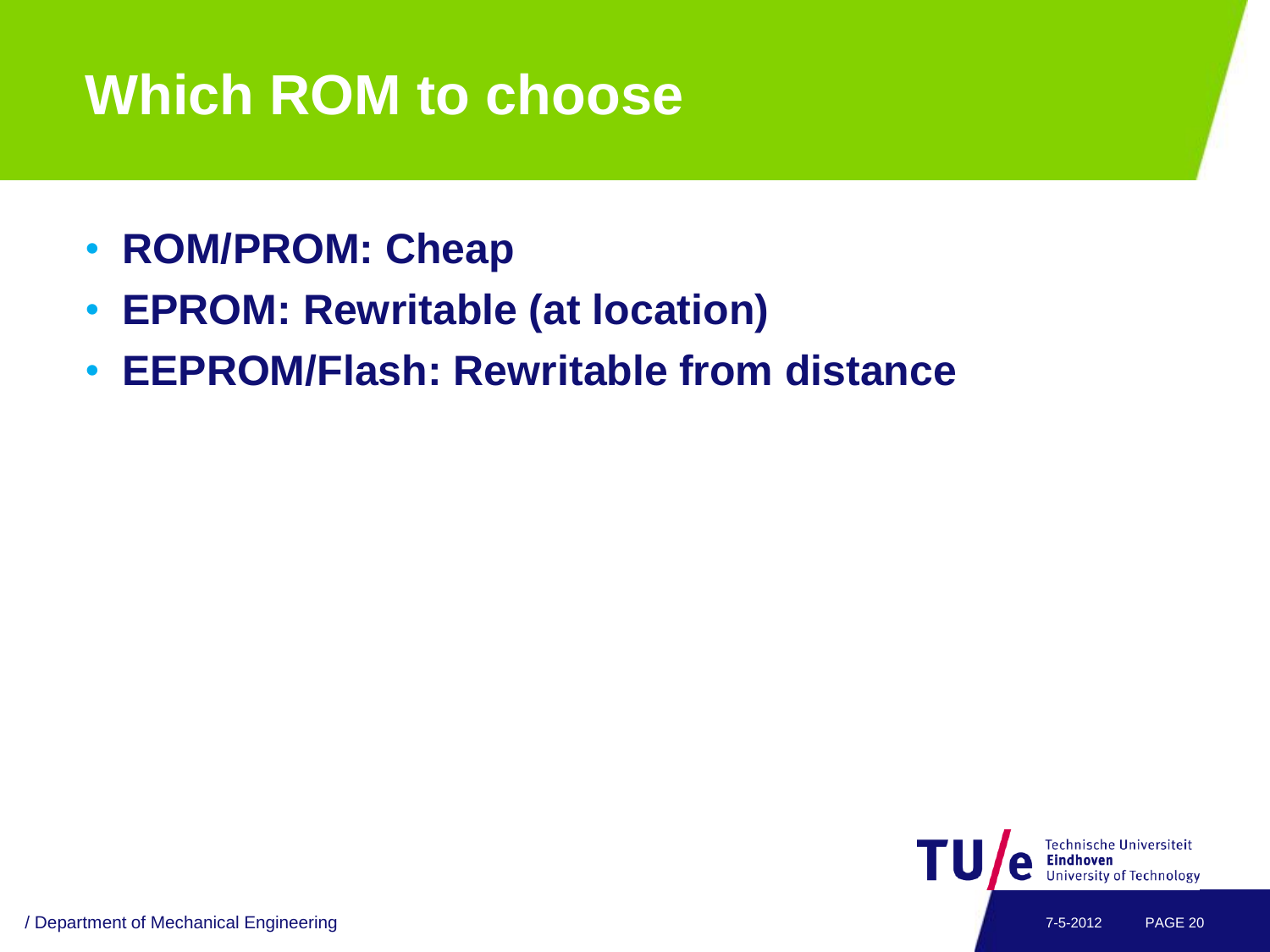### **RAM**

- **Dynamic RAM (DRAM)**
	- **Needs periodic refreshing**
- **Static RAM (SRAM)**
	- **Retains content as long as power is supplied**
- **Non-Volatile RAM (NVRAM)**
	- **1. SRAM with backup power**
	- **2. SRAM with EEPROM (saves data when power is off)**

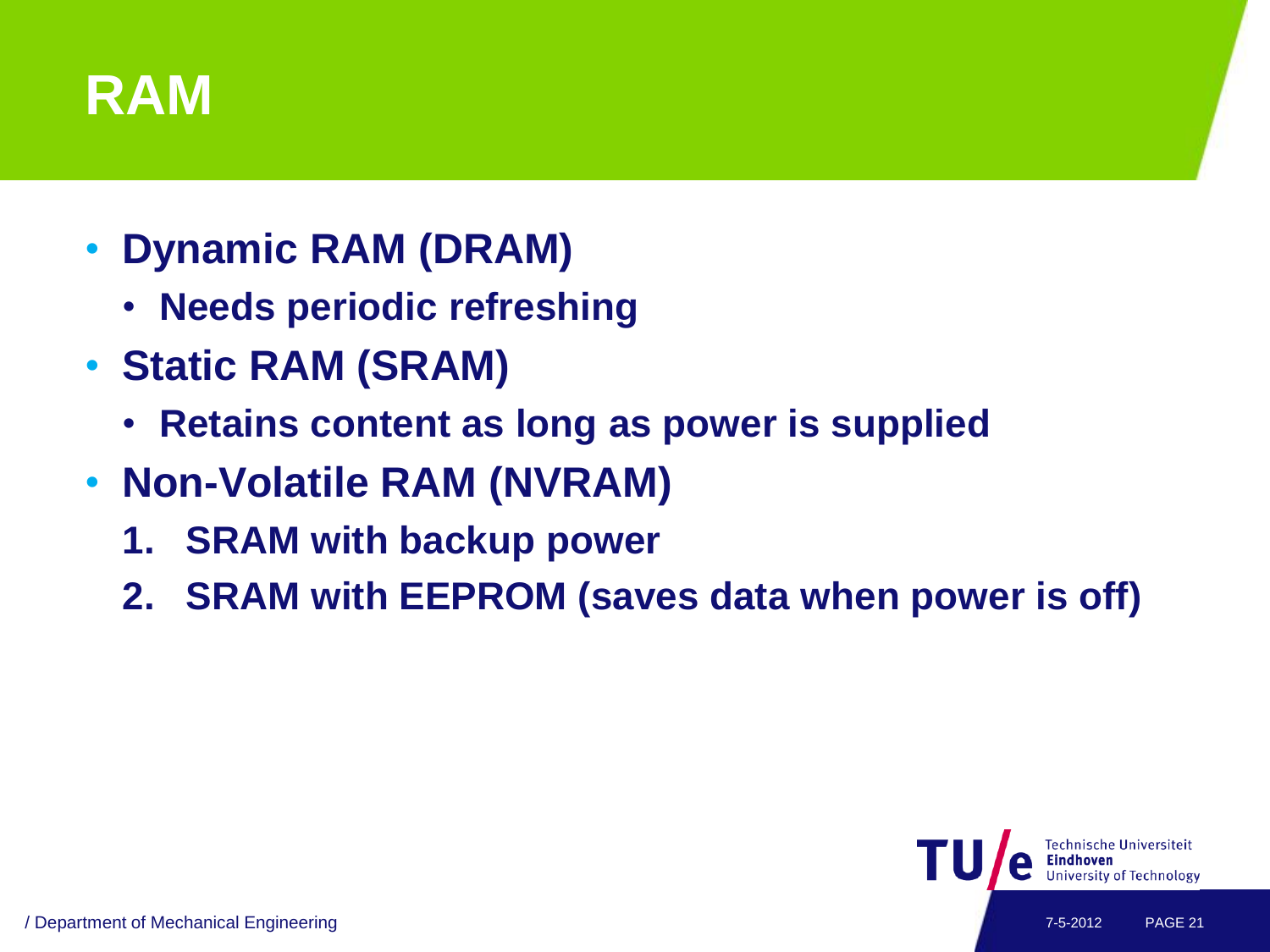- **Real-time systems**
	- **Systems that respond to external events in a timely fashion**



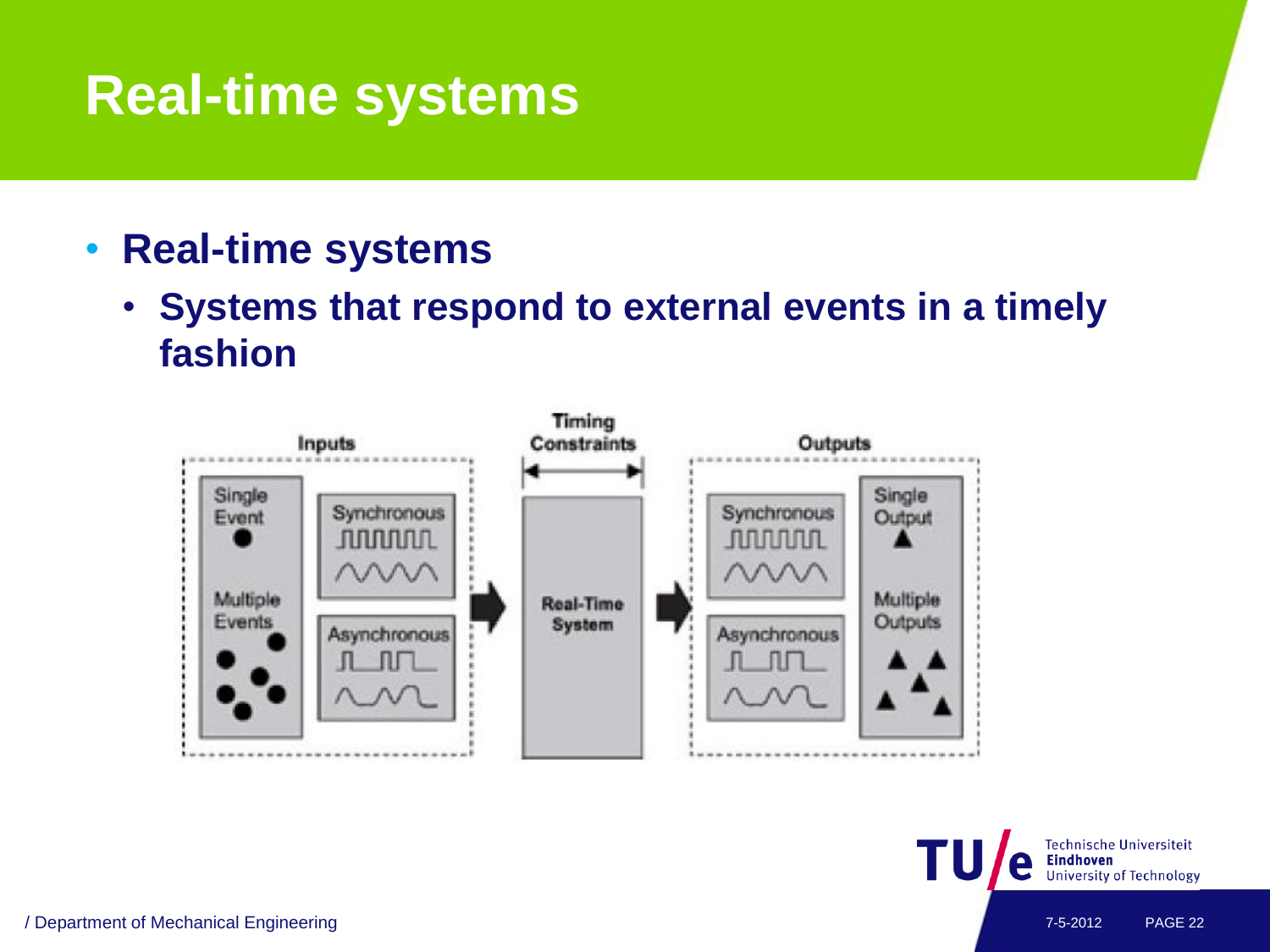### **Real-time embedded systems**

• **Relationship between real-time systems and embedded systems:**



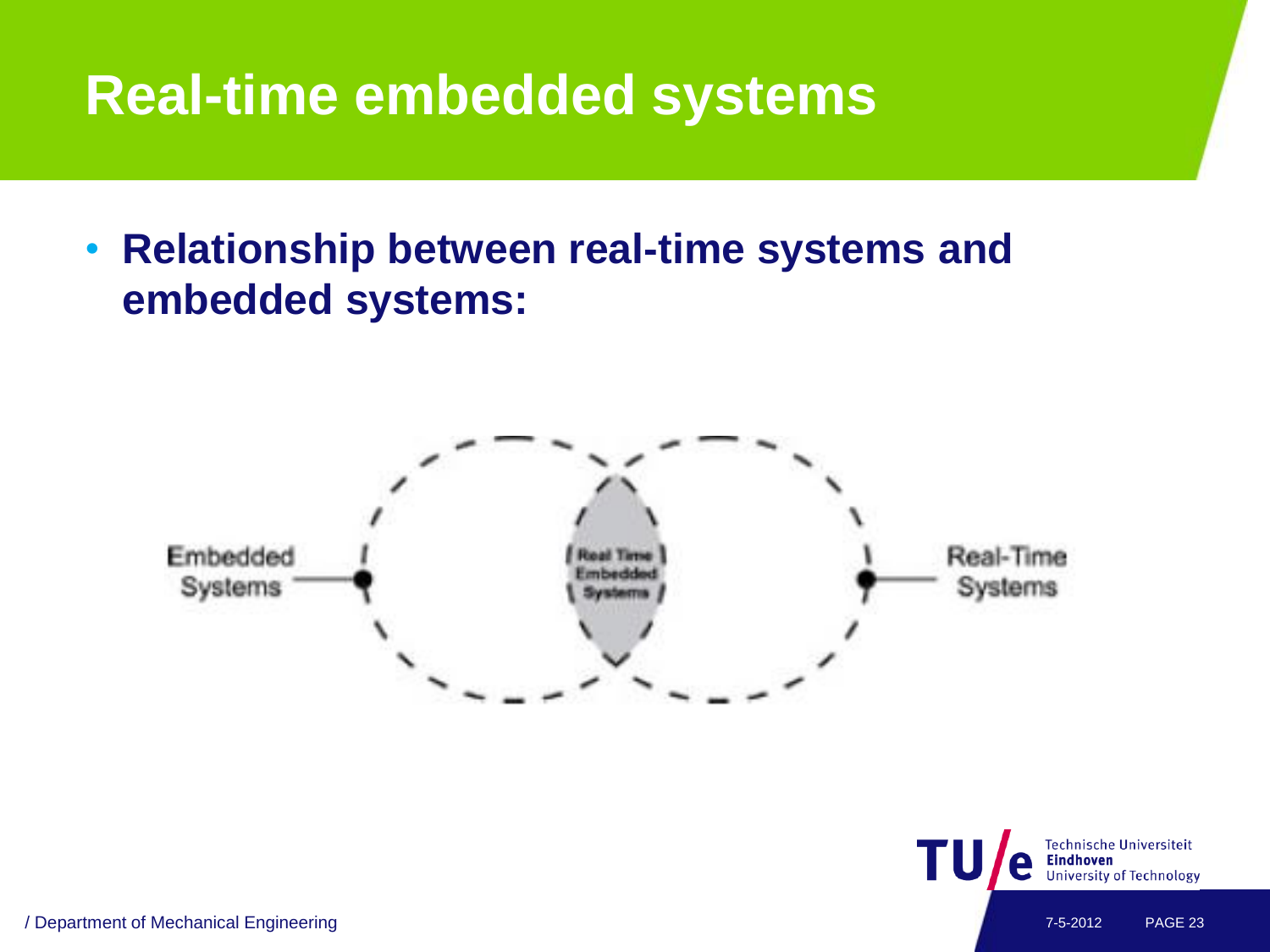- **Interaction**
	- **Periodic**
	- **Aperiodic**

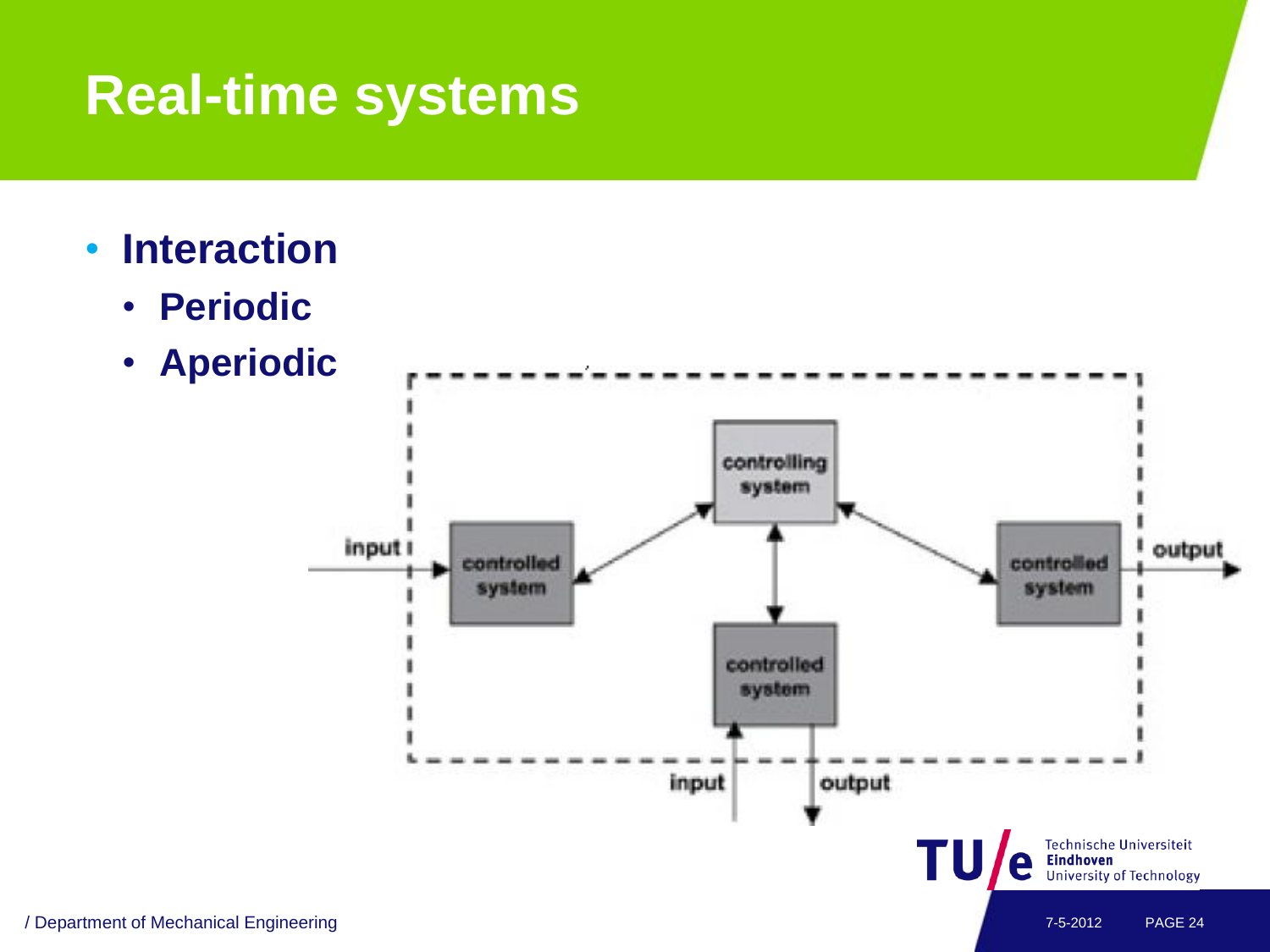### • **Example**

- **Real-time weapons defense system**
- **<http://www.youtube.com/watch?v=jZ-53a2JsNg>**



/ Department of Mechanical Engineering 7-5-2012 PAGE 25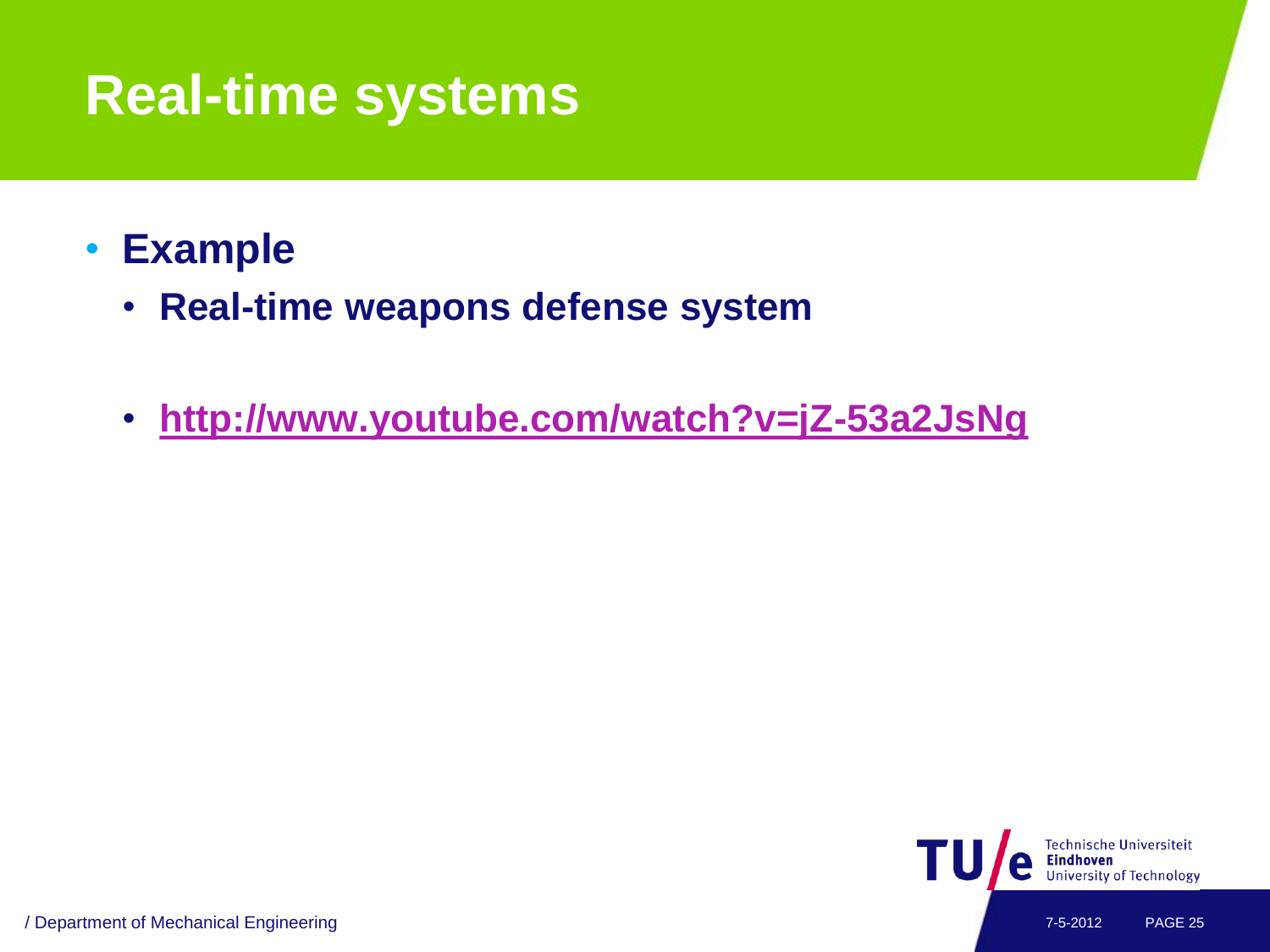- **Two essential characteristics**
	- **Logical or functional correctness**
	- **Timing correctness**
- **Deterministic**

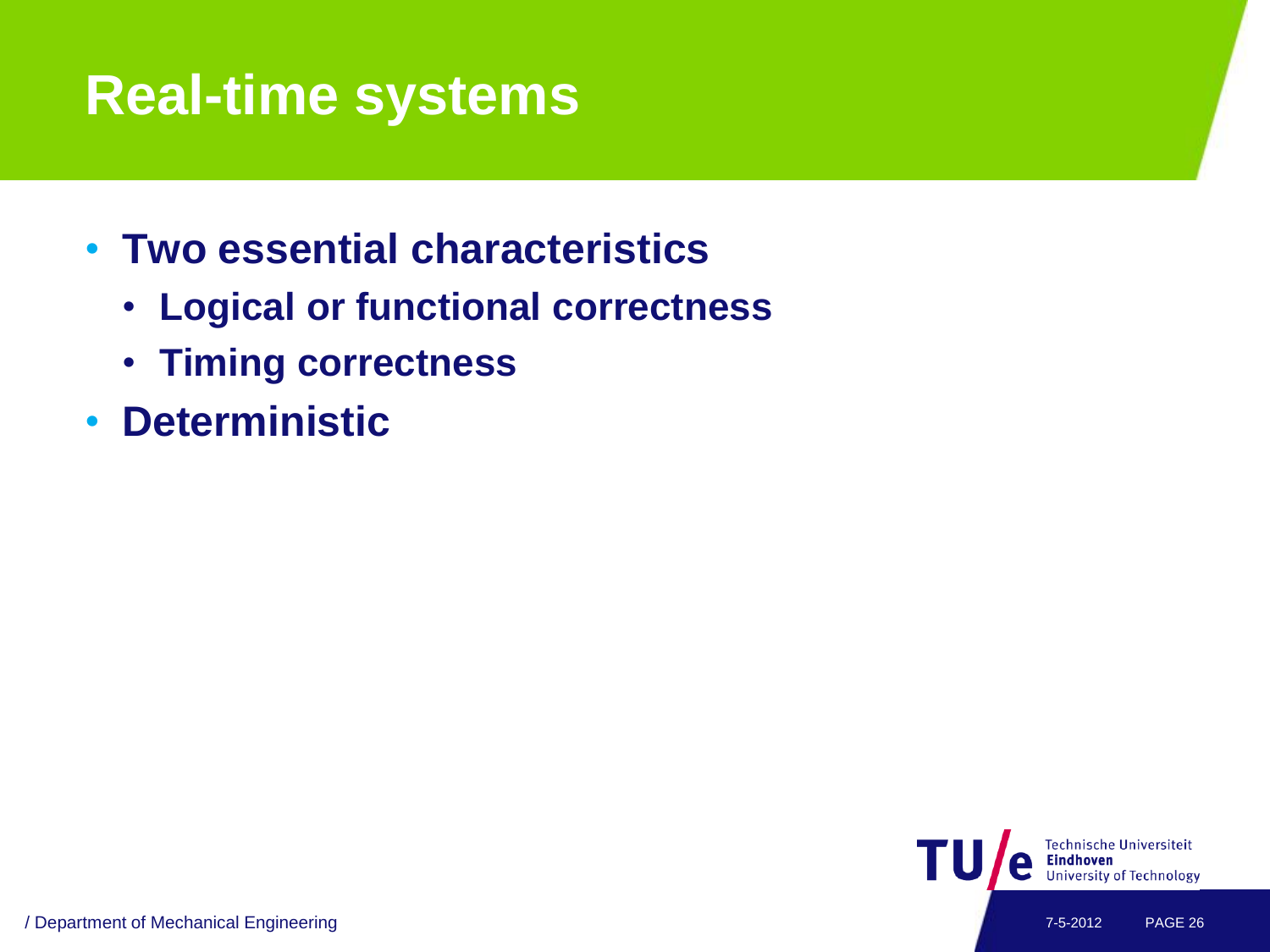### • **Hard**

- **Near-zero flexibility**
- **Missed deadline: catastrophic**
- **Soft**
	- **Degree of flexibility (non-zero)**
	- **Missed deadline: non-catastrophic**

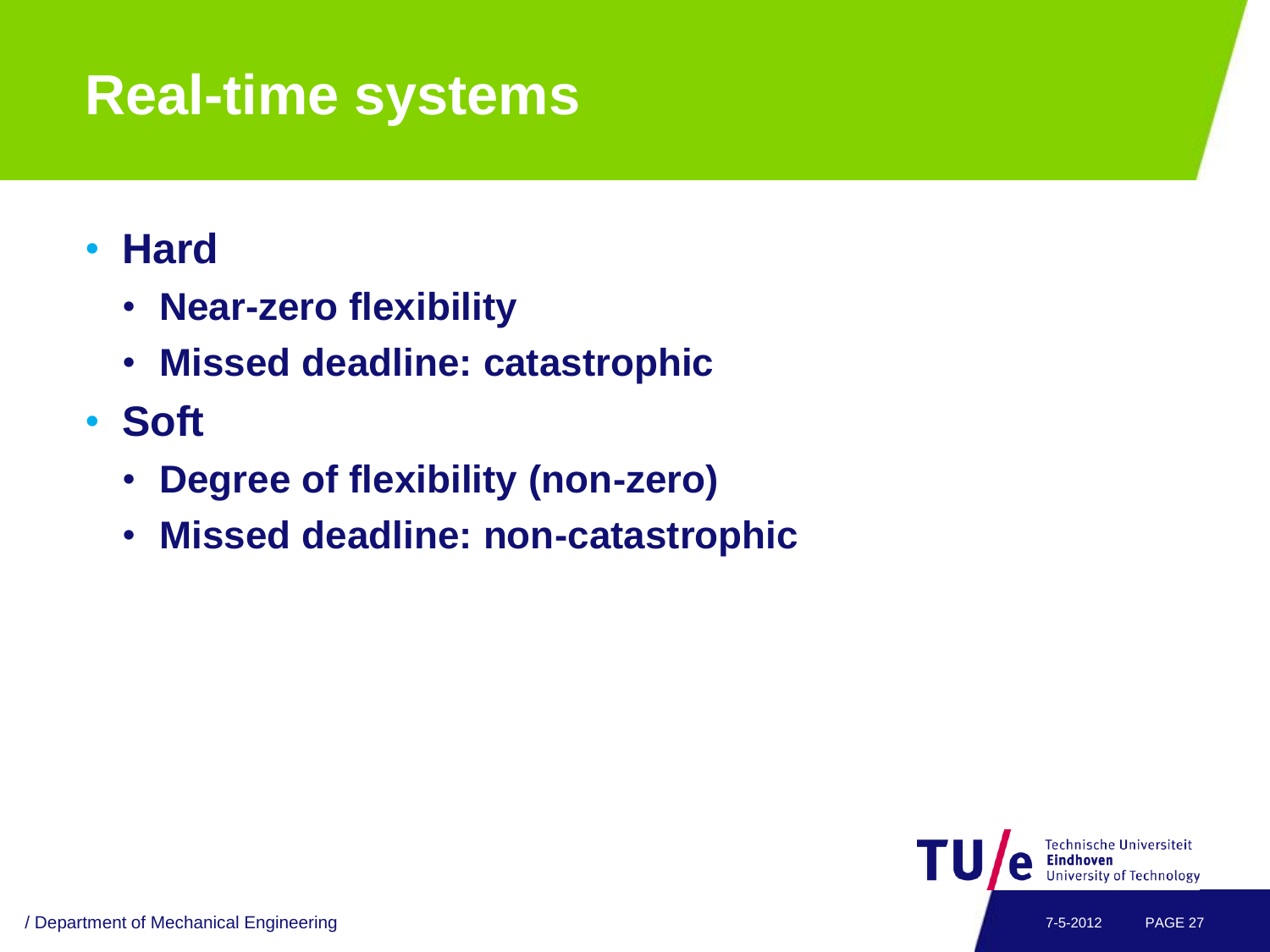# **Trends of Embedded Systems (1)**

- **Processing power increases according to Moore's Law**
	- **"The number of transistors per integrated circuit doubles every 18 months."**

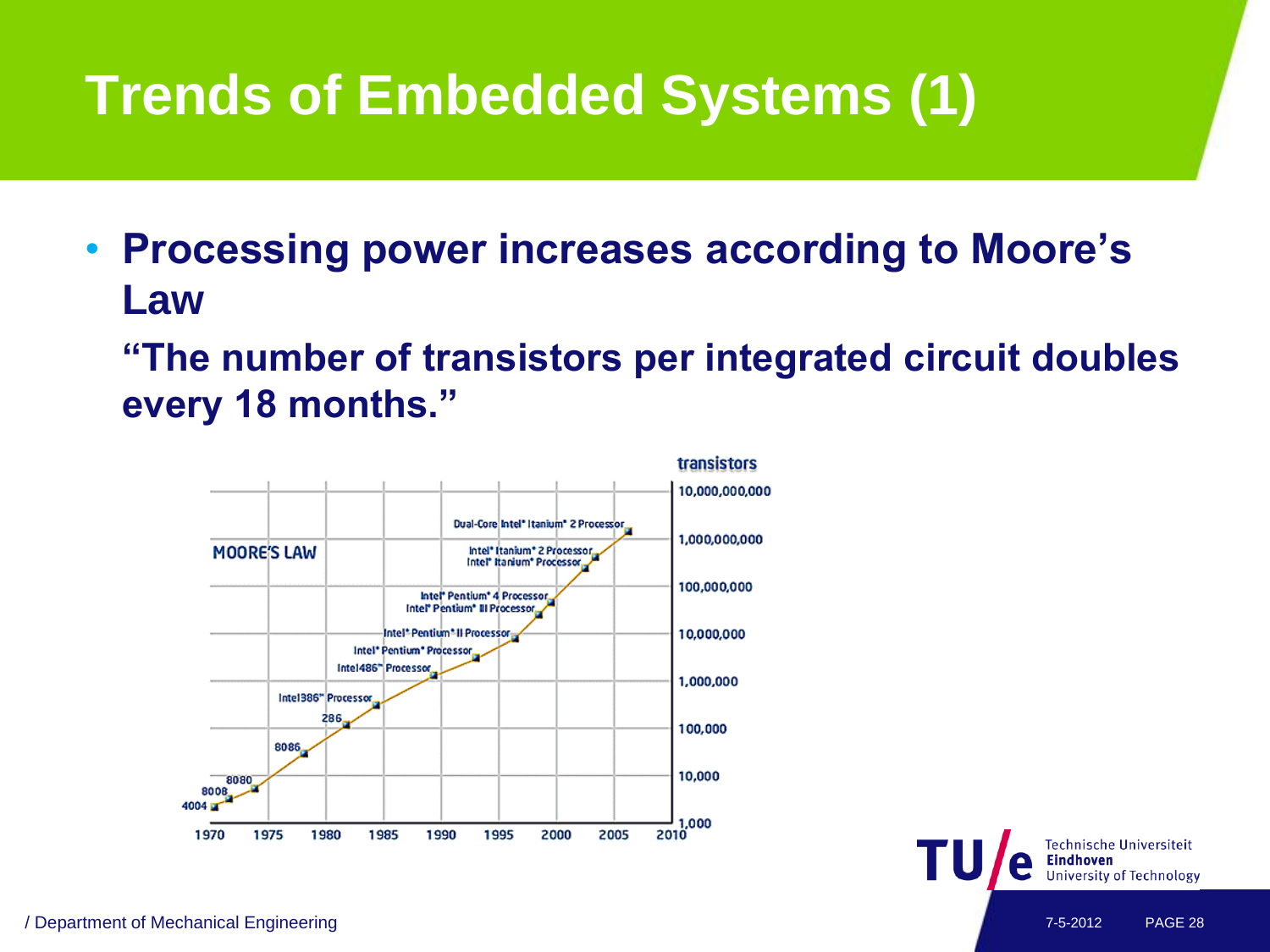# **Trends of Embedded Systems (2)**

- **Product markets now dictate six- to nine-month cycles**
- **Connectivity is now a requirement**
- **Electronics-based products become more complex**

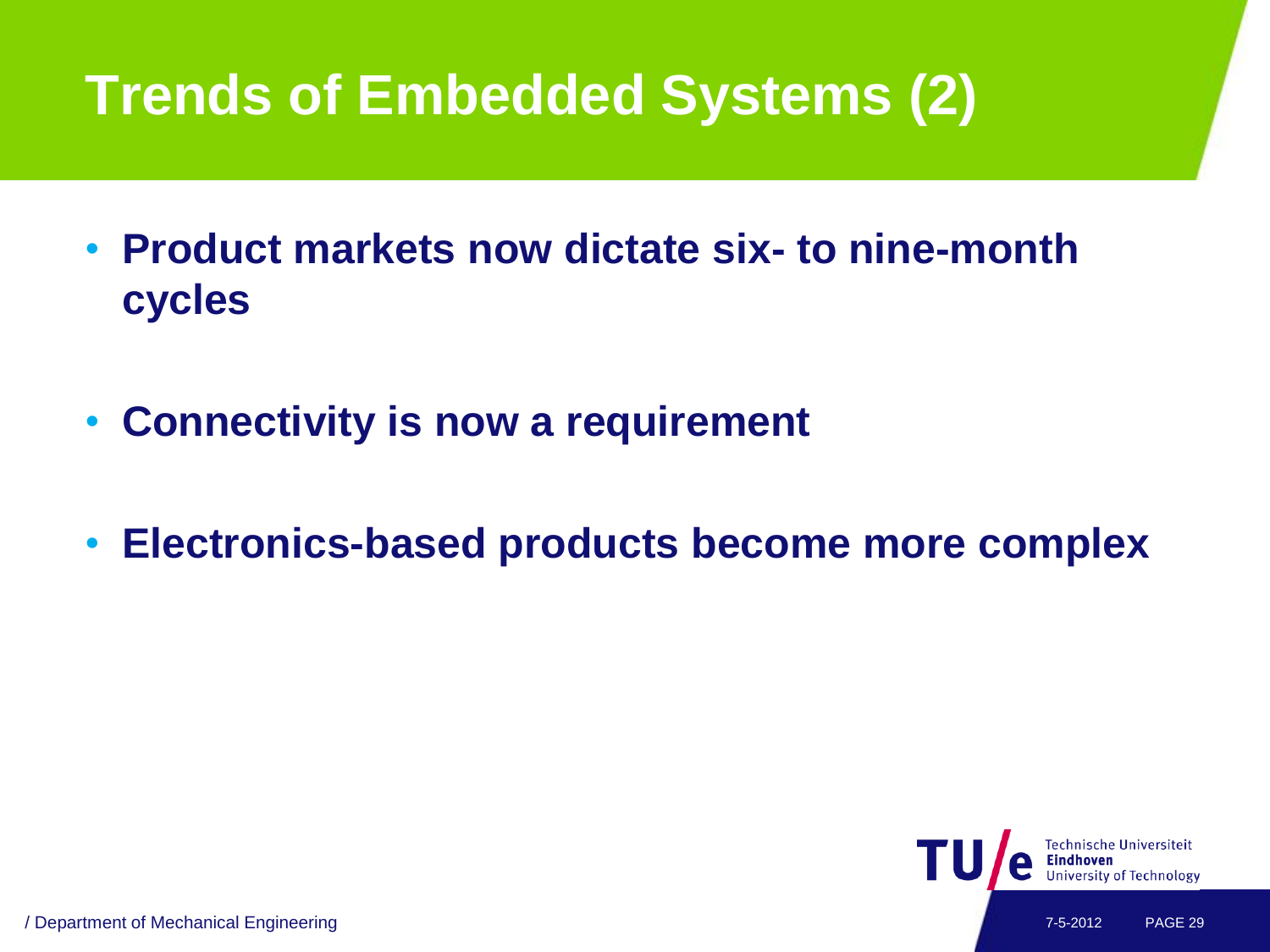## **Trends of Embedded Systems (3)**

• **New/smarter classes of products**

• **Embedded systems will reshape the world**



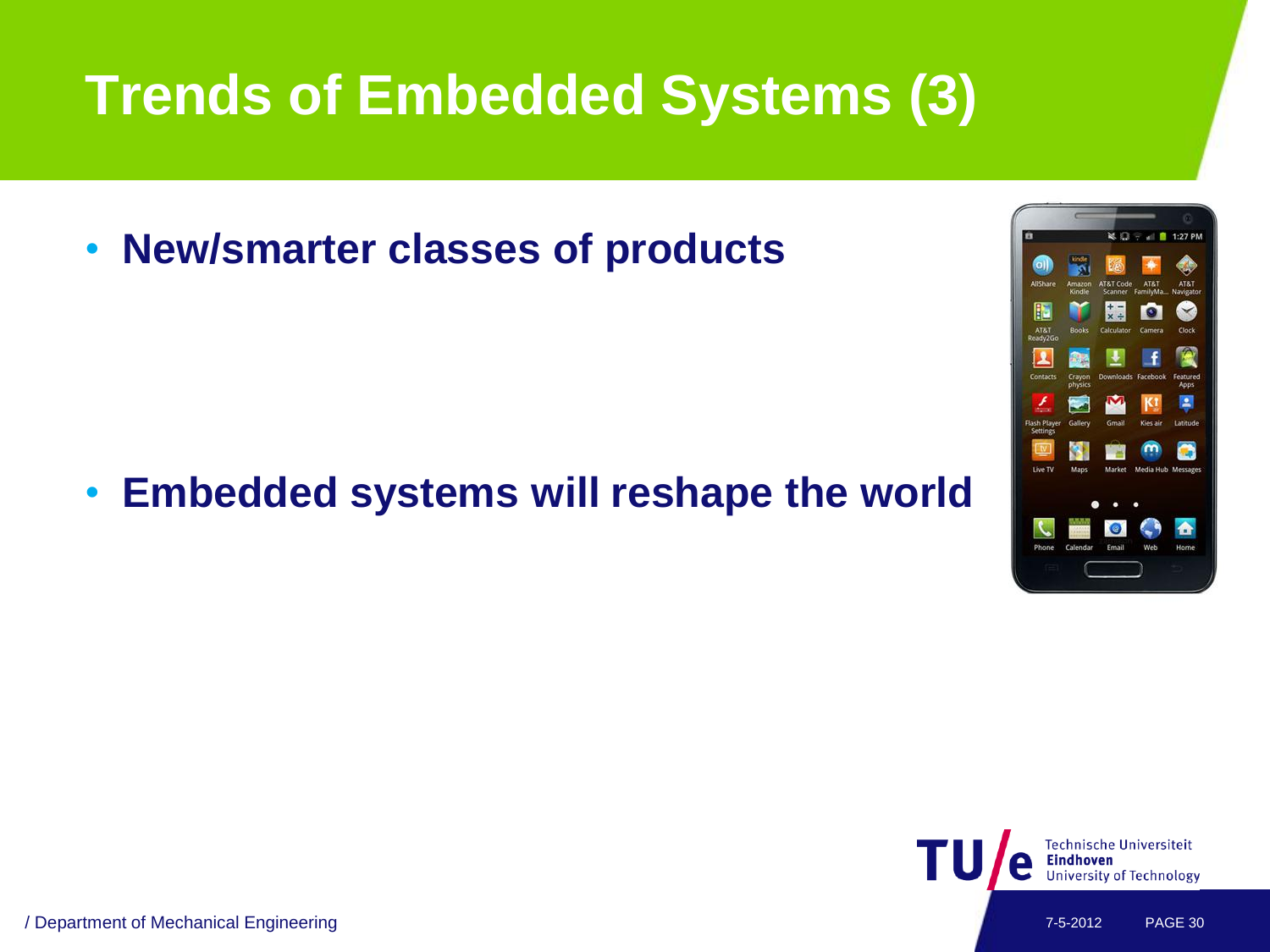### **Future of Embedded Systems**

- **Google Glass Project**
- **<http://www.youtube.com/watch?v=9c6W4CCU9M4>**





/ Department of Mechanical Engineering 7-5-2012 PAGE 31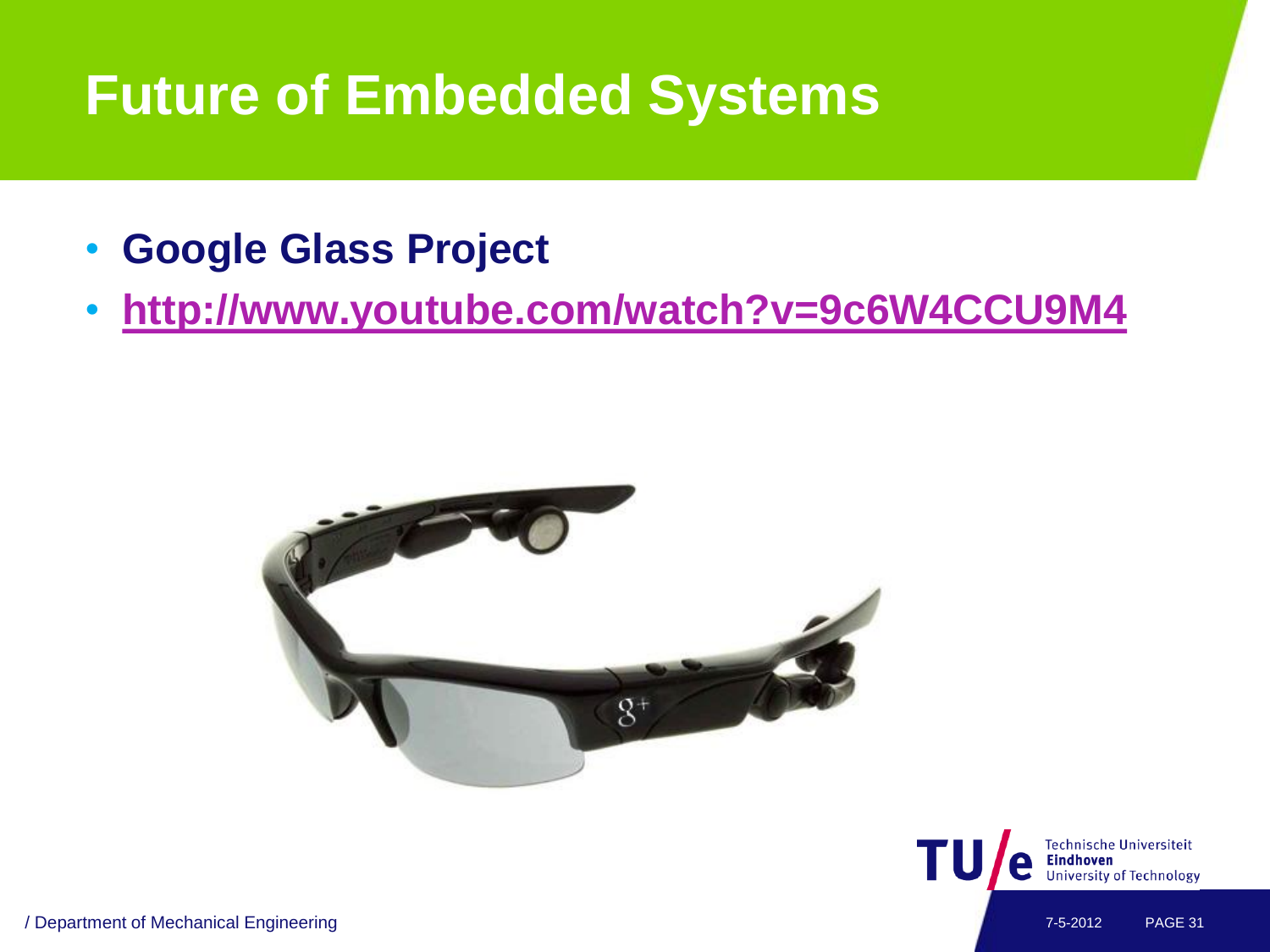### **Points to remember**

- **Embedded systems:**
	- **Built for a specific application.**
	- **Generally built using embedded processors**
- **Real-time systems:**
	- **Timing is as important as functionality**
	- **Hard and soft real-time systems**
- **Real-time embedded systems**
	- **Embedded systems with real-time behaviors**